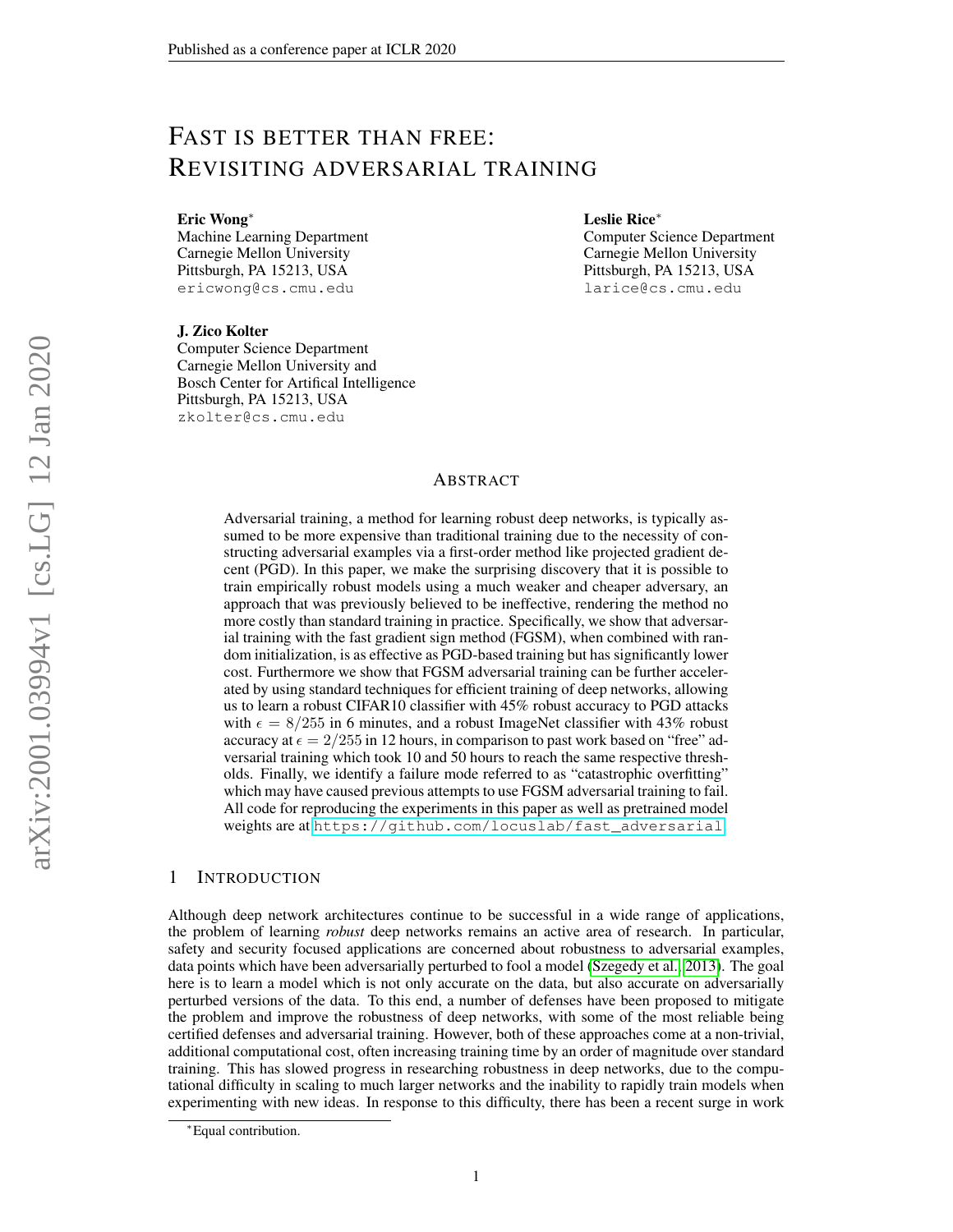that tries to to reduce the complexity of generating an adversarial example, which forms the bulk of the additional computation in adversarial training [\(Zhang et al., 2019;](#page-12-0) [Shafahi et al., 2019\)](#page-11-1). While these works present reasonable improvements to the runtime of adversarial training, they are still significantly slower than standard training, which has been greatly accelerated due to competitions for optimizing both the speed and cost of training [\(Coleman et al., 2017\)](#page-10-0).

In this work, we argue that adversarial training, in fact, is not as hard as has been suggested by this past line of work. In particular, we revisit one of the the *first* proposed methods for adversarial training, using the Fast Gradient Sign Method (FGSM) to add adversarial examples to the training process [\(Goodfellow et al., 2014\)](#page-10-1). Although this approach has long been dismissed as ineffective, we show that by simply introducing random initialization points, FGSM-based training is *as effective as projected gradient descent based training* while being an order of magnitude more efficient. Moreover, FGSM adversarial training (and to a lesser extent, other adversarial training methods) can be drastically accelerated using standard techniques for efficient training of deep networks, including e.g. cyclic learning rates [\(Smith & Topin, 2018\)](#page-11-2), mixed-precision training [\(Micikevicius](#page-11-3) [et al., 2017\)](#page-11-3), and other similar techniques. The method has extremely few free parameters to tune, and can be easily adapted to most training procedures. We further identify a failure mode that we call "catastrophic overfitting", which may have caused previous attempts at FGSM adversarial training to fail against PGD-based attacks.

The end result is that, with these approaches, we are able to train (empirically) robust classifiers far faster than in previous work. Specifically, we train an  $\ell_{\infty}$  robust CIFAR10 model to 45% accuracy at  $\epsilon = 8/255$  (the same level attained in previous work) in 6 *minutes*; previous papers reported times of 80 hours for PGD-based training [\(Madry et al., 2017\)](#page-11-4) and 10 hours for the more recent "free" adversarial training method [\(Shafahi et al., 2019\)](#page-11-1). Similarly, we train an  $\ell_{\infty}$  robust ImageNet classifier to 43% top-1 accuracy at  $\epsilon = 2/255$  (again matching previous results) in 12 hours of training (compared to 50 hours in the best reported previous work that we are aware of [\(Shafahi](#page-11-1) [et al., 2019\)](#page-11-1)). Both of these times roughly match the comparable time for quickly training a standard *non-robust* model to reasonable accuracy. We extensively evaluate these results against *strong PGDbased attacks*, and show that they obtain the same empirical performance as the slower, PGD-based training. Thus, we argue that despite the conventional wisdom, adversarially robust training is not actually more challenging than standard training of deep networks, and can be accomplished with the notoriously weak FGSM attack.

# 2 RELATED WORK

After the discovery of adversarial examples by [Szegedy et al.](#page-11-0) [\(2013\)](#page-11-0), [Goodfellow et al.](#page-10-1) [\(2014\)](#page-10-1) proposed the Fast Gradient Sign Method (FGSM) to generate adversarial examples with a single gradient step. This method was used to perturb the inputs to the model before performing backpropagation as an early form of adversarial training. This attack was enhanced by adding a randomization step, which was referred to as  $R + FGSM$  [\(Tramer et al., 2017\)](#page-12-1). Later, the Basic Iterative Method improved upon FGSM by taking multiple, smaller FGSM steps, ultimately rendering both FGSM-based adversarial training ineffective [\(Kurakin et al., 2016\)](#page-11-5). This iterative adversarial attack was further strengthened by adding multiple random restarts, and was also incorporated into the adversarial training procedure. These improvements form the basis of what is widely understood today as adversarial training against a projected gradient descent (PGD) adversary, and the resulting method is recognized as an effective approach to learning robust networks [\(Madry et al., 2017\)](#page-11-4). Since then, the PGD attack and its corresponding adversarial training defense have been augmented with various techniques, such as optimization tricks like momentum to improve the adversary [\(Dong](#page-10-2) [et al., 2018\)](#page-10-2), combination with other heuristic defenses like matrix estimation [\(Yang et al., 2019\)](#page-12-2) or logit pairing [\(Mosbach et al., 2018\)](#page-11-6), and generalization to multiple types of adversarial attacks [\(Tramer & Boneh, 2019;](#page-12-3) [Maini et al., 2019\)](#page-11-7). `

In addition to adversarial training, a number of other defenses against adversarial attacks have also been proposed. Adversarial defenses span a wide range of methods, such as preprocessing techniques [\(Guo et al., 2017;](#page-10-3) [Buckman et al., 2018;](#page-10-4) [Song et al., 2017\)](#page-11-8), detection algorithms [\(Metzen](#page-11-9) [et al., 2017;](#page-11-9) [Feinman et al., 2017;](#page-10-5) [Carlini & Wagner, 2017a\)](#page-10-6), verification and provable defenses [\(Katz et al., 2017;](#page-11-10) [Sinha et al., 2017;](#page-11-11) [Wong & Kolter, 2017;](#page-12-4) [Raghunathan et al., 2018\)](#page-11-12), and various theoretically motivated heuristics [\(Xiao et al., 2018;](#page-12-5) [Croce et al., 2018\)](#page-10-7). While certified defenses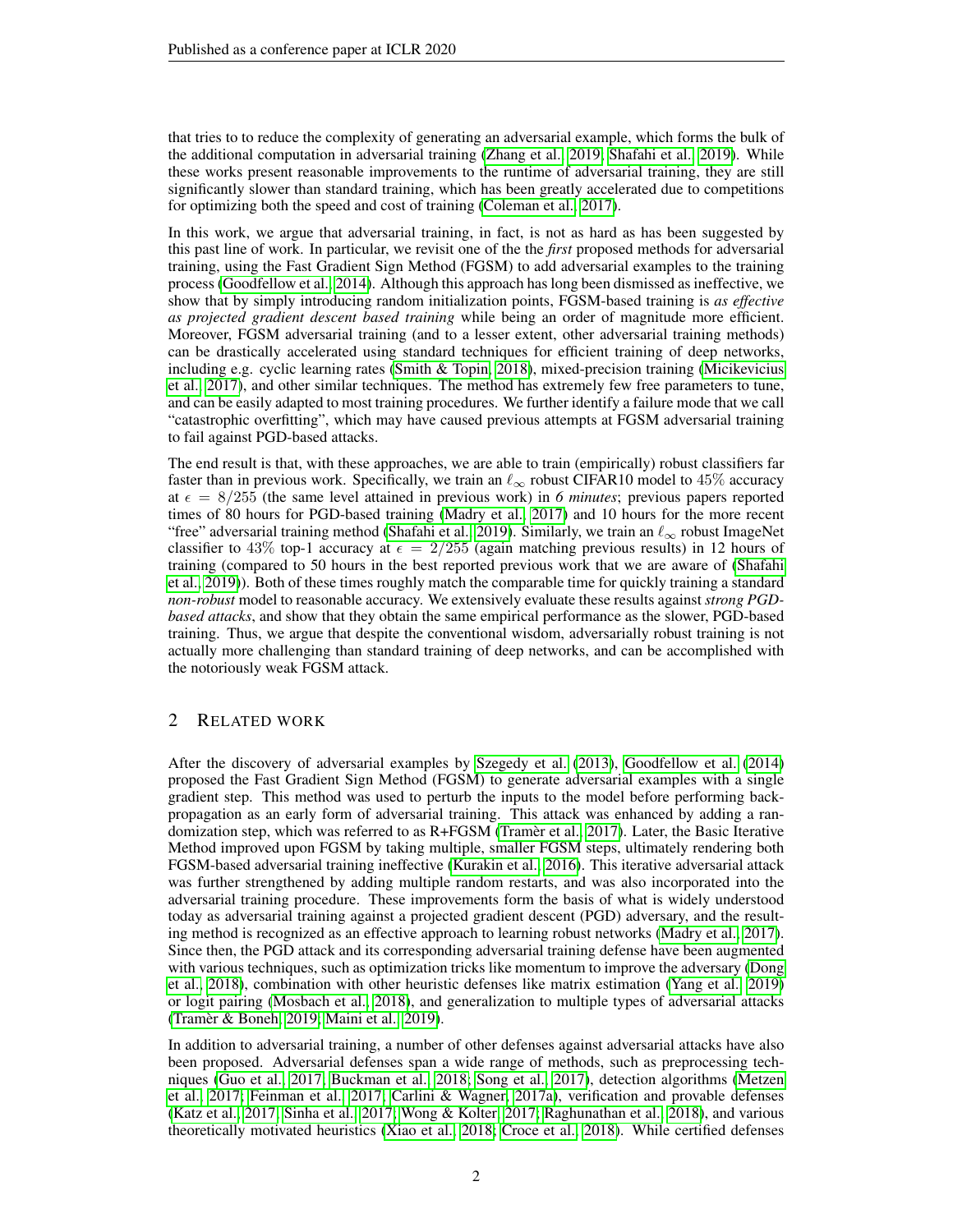have been scaled to reasonably sized networks [\(Wong et al., 2018;](#page-12-6) [Mirman et al., 2018;](#page-11-13) [Gowal et al.,](#page-10-8) [2018;](#page-10-8) [Cohen et al., 2019;](#page-10-9) [Salman et al., 2019\)](#page-11-14), the guarantees don't match the empirical robustness obtained through adversarial training.

With the proposal of many new defense mechanisms, of great concern in the community is the use of strong attacks for evaluating robustness: weak attacks can give a misleading sense of security, and the history of adversarial examples is littered with adversarial defenses [\(Papernot et al., 2016;](#page-11-15) [Lu](#page-11-16) [et al., 2017;](#page-11-16) [Kannan et al., 2018;](#page-10-10) [Tao et al., 2018\)](#page-12-7) which were ultimately defeated by stronger attacks [\(Carlini & Wagner, 2016;](#page-10-11) [2017b;](#page-10-12) [Athalye et al., 2017;](#page-10-13) [Engstrom et al., 2018;](#page-10-14) [Carlini, 2019\)](#page-10-15). This highlights the difficulty of evaluating adversarial robustness, as pointed out by other work which began to defeat proposed defenses en masse [\(Uesato et al., 2018;](#page-12-8) [Athalye et al., 2018\)](#page-10-16). Since then, several best practices have been proposed to mitigate this problem [\(Carlini et al., 2019\)](#page-10-17).

Despite the eventual defeat of other adversarial defenses, adversarial training with a PGD adversary remains empirically robust to this day. However, running a strong PGD adversary within an inner loop of training is expensive, and some earlier work in this topic found that taking larger but fewer steps did not always significantly change the resulting robustness of a network [\(Wang, 2018\)](#page-12-9). To combat the increased computational overhead of the PGD defense, some recent work has looked at regressing the k-step PGD adversary to a variation of its single-step FGSM predecessor called "free" adversarial training, which can be computed with little overhead over standard training by using a single backwards pass to simultaneously update both the model weights and also the input perturbation [\(Shafahi et al., 2019\)](#page-11-1). Finally, when performing a multi-step PGD adversary, it is possible to cut out redundant calculations during backpropagation when computing adversarial examples for additional speedup [\(Zhang et al., 2019\)](#page-12-0).

Although these improvements are certainly faster than the standard adversarial training procedure, they are not much faster than traditional training methods, and can still take hours to days to compute. On the other hand, top performing training methods from the DAWNBench competition [\(Coleman et al., 2017\)](#page-10-0) are able to train CIFAR10 and ImageNet architectures to standard benchmark metrics in mere minutes and hours respectively, using only a modest amount of computational resources. Although some of the techniques can be quite problem specific for achieving bleedingedge performance, more general techniques such as cyclic learning rates [\(Smith & Topin, 2018\)](#page-11-2) and half-precision computations [\(Micikevicius et al., 2017\)](#page-11-3) have been quite successful in the top ranking submissions, and can also be useful for adversarial training.

#### 3 ADVERSARIAL TRAINING OVERVIEW

Adversarial training is a method for learning networks which are robust to adversarial attacks. Given a network  $f_{\theta}$  parameterized by  $\theta$ , a dataset  $(x_i, y_i)$ , a loss function  $\ell$  and a threat model  $\Delta$ , the learning problem is typically cast as the following robust optimization problem,

$$
\min_{\theta} \sum_{i} \max_{\delta \in \Delta} \ell(f_{\theta}(x_i + \delta), y_i). \tag{1}
$$

A typical choice for a threat model is to take  $\Delta = \{\delta : ||\delta||_{\infty} \leq \epsilon\}$  for some  $\epsilon > 0$ . This is the  $\ell_{\infty}$ threat model used by [Madry et al.](#page-11-4) [\(2017\)](#page-11-4) and is the setting we study in this paper. The procedure for adversarial training is to use some adversarial attack to approximate the inner maximization over  $\Delta$ , followed by some variation of gradient descent on the model parameters  $\theta$ . For example, one of the earliest versions of adversarial training used the Fast Gradient Sign Method to approximate the inner maximization. This could be seen as a relatively inaccurate approximation of the inner maximization for  $\ell_{\infty}$  perturbations, and has the following closed form [\(Goodfellow et al., 2014\)](#page-10-1):

$$
\delta^* = \epsilon \cdot \text{sign}(\nabla_x \ell(f(x), y)). \tag{2}
$$

A better approximation of the inner maximization is to take multiple, smaller FGSM steps of size  $\alpha$ instead. When the iterate leaves the threat model, it is projected back to the set  $\Delta$  (for  $\ell_{\infty}$  perturbations. This is equivalent to clipping  $\delta$  to the interval  $[-\epsilon, \epsilon]$ ). Since this is only a local approximation of a non-convex function, multiple random restarts within the threat model  $\Delta$  typically improve the approximation of the inner maximization even further. A combination of all these techniques is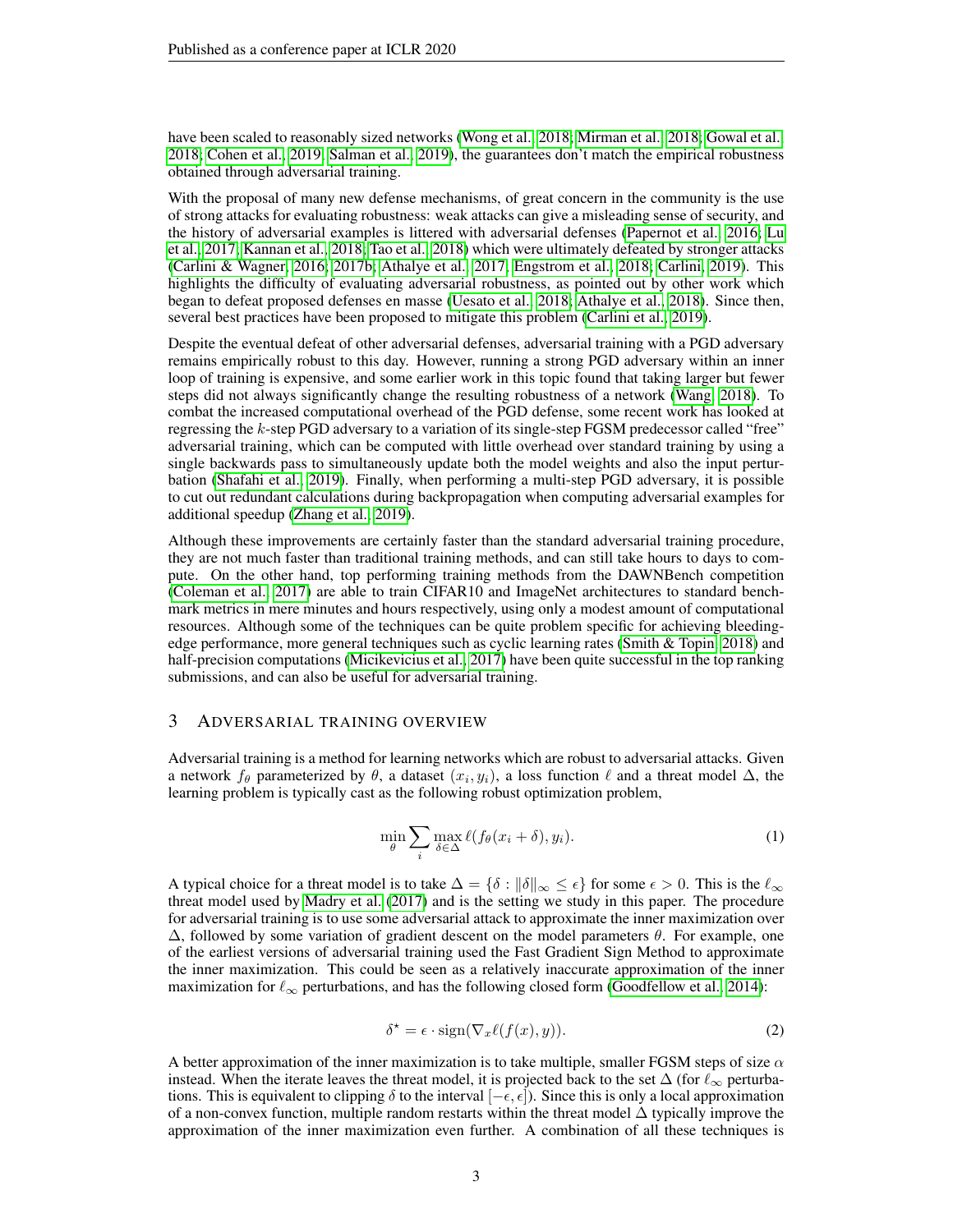<span id="page-3-0"></span>**Algorithm 1** PGD adversarial training for T epochs, given some radius  $\epsilon$ , adversarial step size  $\alpha$ and N PGD steps and a dataset of size M for a network  $f_{\theta}$ 

for  $t = 1 \ldots T$  do for  $i = 1 \ldots M$  do *// Perform PGD adversarial attack* δ = 0 *// or randomly initialized* for  $j = 1 \dots N$  do  $\delta = \delta + \alpha \cdot \text{sign}(\nabla_{\delta} \ell(f_{\theta}(x_i + \delta), y_i))$  $\delta = \max(\min(\delta, \epsilon), -\epsilon)$ end for  $\theta = \theta - \nabla_{\theta} \ell(f_{\theta}(x_i + \delta), y_i)$  // Update model weights with some optimizer, e.g. SGD end for end for

<span id="page-3-1"></span>**Algorithm 2** "Free" adversarial training for T epochs, given some radius  $\epsilon$ , N minibatch replays, and a dataset of size M for a network  $f_{\theta}$ 

 $\delta = 0$ *// Iterate T/N times to account for minibatch replays and run for T total epochs* for  $t = 1 \ldots T/N$  do for  $i = 1 \ldots M$  do *// Perform simultaneous FGSM adversarial attack and model weight updates* T *times* for  $i = 1...N$  do *// Compute gradients for perturbation and model weights simultaneously*  $\nabla_{\delta}, \nabla_{\theta} = \nabla \ell(f_{\theta}(x_i + \delta), y_i)$  $\delta = \delta + \epsilon \cdot \text{sign}(\nabla_{\delta})$  $\delta = \max(\min(\delta, \epsilon), -\epsilon)$  $\theta = \theta - \nabla_{\theta}$  // Update model weights with some optimizer, e.g. SGD end for end for end for

known as the PGD adversary [\(Madry et al., 2017\)](#page-11-4), and its usage in adversarial training is summarized in Algorithm [1.](#page-3-0)

Note that the number of gradient computations here is proportional to  $O(MN)$  in a single epoch, where  $M$  is the size of the dataset and  $N$  is the number of steps taken by the PGD adversary. This is N times greater than standard training (which has  $O(M)$  gradient computations per epoch), and so adversarial training is typically  $N$  times slower than standard training.

# 3.1 "FREE" ADVERSARIAL TRAINING

To get around this slowdown of a factor of N, [Shafahi et al.](#page-11-1) [\(2019\)](#page-11-1) instead propose "free" adversarial training. This method takes FGSM steps with full step sizes  $\alpha = \epsilon$  followed by updating the model weights for N iterations on the same minibatch (also referred to as "minibatch replays"). The algorithm is summarized in Algorithm [2.](#page-3-1) Note that perturbations are not reset between minibatches. To account for the additional computational cost of minibatch replay, the total number of epochs is reduced by a factor of  $N$  to make the total cost equivalent to  $T$  epochs of standard training. Although "free" adversarial training is faster than the standard PGD adversarial training, it is not as fast as we'd like: [Shafahi et al.](#page-11-1) [\(2019\)](#page-11-1) need to run over 200 epochs in over 10 hours to learn a robust CIFAR10 classifier and two days to learn a robust ImageNet classifier, whereas standard training can be accomplished in minutes and hours for the same respective tasks.

#### 4 FAST ADVERSARIAL TRAINING

To speed up adversarial training and move towards the state of the art in fast standard training methods, we first highlight the main empirical contribution of the paper: that FGSM adversarial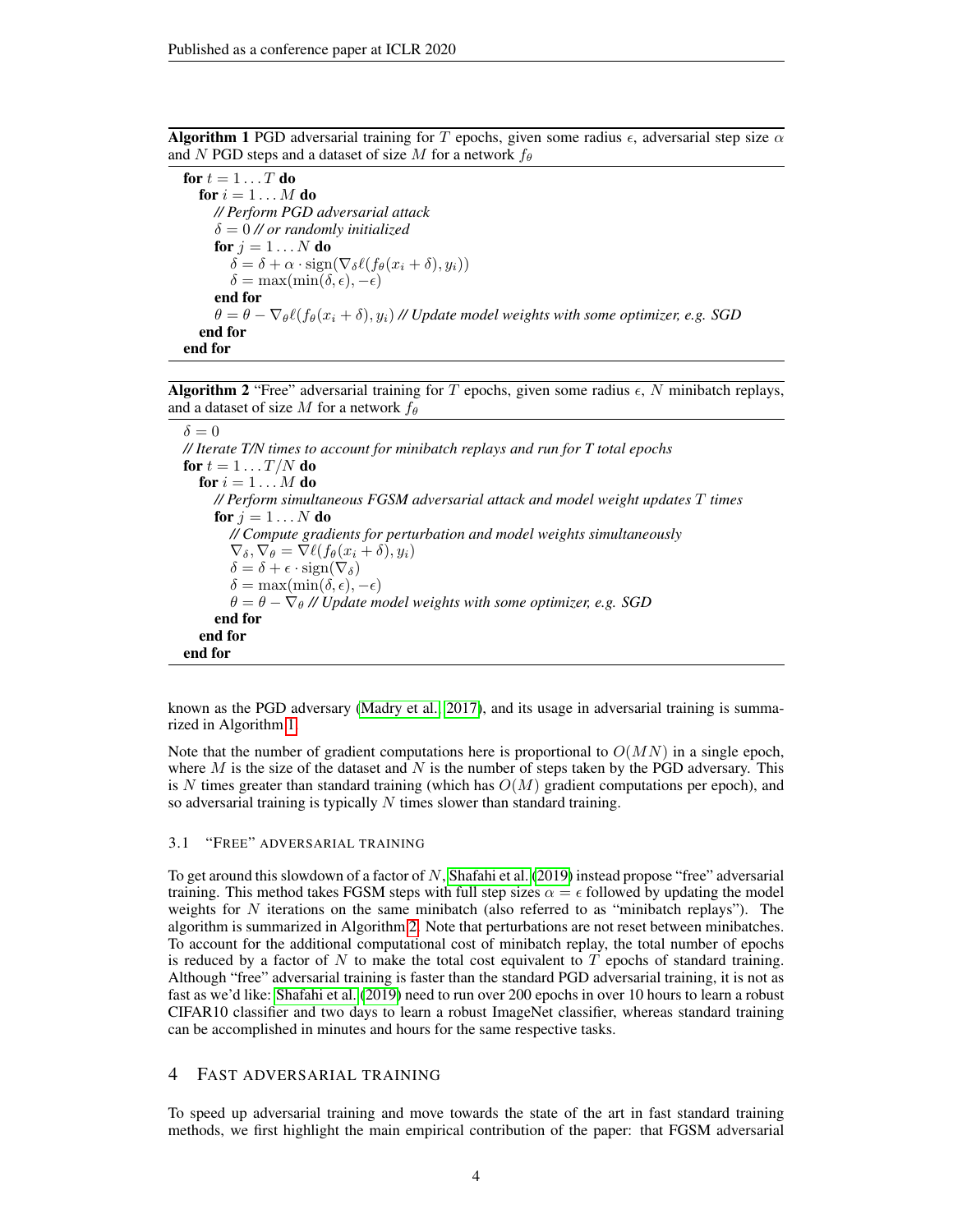<span id="page-4-2"></span>**Algorithm 3** FGSM adversarial training for T epochs, given some radius  $\epsilon$ , N PGD steps, step size  $\alpha$ , and a dataset of size M for a network  $f_{\theta}$ 

for  $t = 1 \dots T$  do for  $i = 1 \ldots M$  do *// Perform FGSM adversarial attack*  $\delta = \text{Uniform}(-\epsilon, \epsilon)$  $\delta = \delta + \alpha \cdot \text{sign}(\nabla_{\delta} \ell(f_{\theta}(x_i + \delta), y_i))$  $\delta = \max(\min(\delta, \epsilon), -\epsilon)$  $\theta = \theta - \nabla_{\theta} \ell(f_{\theta}(x_i + \delta), y_i)$  // Update model weights with some optimizer, e.g. SGD end for end for

<span id="page-4-3"></span>Table 1: Standard and robust performance of various adversarial training methods on CIFAR10 for  $\epsilon = 8/255$  and their corresponding training times

| Method                                               | Standard accuracy | PGD ( $\epsilon = 8/255$ ) | Time (min) |
|------------------------------------------------------|-------------------|----------------------------|------------|
| FGSM + DAWNBench                                     |                   |                            |            |
| $+$ zero init                                        | 85.18%            | $0.00\%$                   | 12.37      |
| + early stopping                                     | 71.14%            | 38.86%                     | 7.89       |
| + previous init                                      | 86.02%            | 42.37%                     | 12.21      |
| $+$ random init                                      | 85.32%            | 44.01%                     | 12.33      |
| $+\alpha = 10/255$ step size                         | 83.81%            | 46.06%                     | 12.17      |
| $+\alpha = 16/255$ step size                         | 86.05%            | $0.00\%$                   | 12.06      |
| + early stopping                                     | 70.93%            | 40.38%                     | 8.81       |
| "Free" $(m = 8)$ (Shafahi et al., 2019) <sup>1</sup> | 85.96%            | 46.33%                     | 785        |
| + DAWNBench                                          | 78.38%            | 46.18%                     | 20.91      |
| PGD-7 (Madry et al., $2017)^2$                       | 87.30%            | 45.80%                     | 4965.71    |
| + DAWNBench                                          | 82.46%            | 50.69%                     | 68.8       |

training combined with random initialization is just as effective a defense as PGD-based training. Following this, we discuss several techniques from the DAWNBench competition [\(Coleman et al.,](#page-10-0) [2017\)](#page-10-0) that are applicable to all adversarial training methods, which reduce the total number of epochs needed for convergence with cyclic learning rates and further speed up computations with mixedprecision arithmetic.

# <span id="page-4-4"></span>4.1 REVISITING FGSM ADVERSARIAL TRAINING

Despite being quite similar to FGSM adversarial training, free adversarial training is empirically robust against PGD attacks whereas FGSM adversarial training is not believed to be robust. To analyze why, we identify a key difference between the methods: a property of free adversarial training is that the perturbation from the previous iteration is used as the initial starting point for the next iteration. However, there is little reason to believe that an adversarial perturbation for a previous minibatch is a reasonable starting point for the next minibatch. As a result, we hypothesize that the main benefit comes from simply starting from a non-zero initial perturbation.

In light of this difference, our approach is to use FGSM adversarial training with random initialization for the perturbation, as shown in Algorithm [3.](#page-4-2) We find that, in contrast to what was previously believed, this simple adjustment to FGSM adversarial training can be used as an effective defense on par with PGD adversarial training. Crucially, we find that starting from a non-zero initial perturbation is the primary driver for success, regardless of the actual initialization. In fact, both starting with the previous minibatch's perturbation or initializing from a uniformly random perturbation al-

<span id="page-4-0"></span> $1<sup>1</sup>$ As reported by [Shafahi et al.](#page-11-1) [\(2019\)](#page-11-1) using a different network architecture and an adversary with 20 steps and 10 restarts, which is strictly weaker than the adversary used in this paper.

<span id="page-4-1"></span><sup>&</sup>lt;sup>2</sup>As reported by [Madry et al.](#page-11-4) [\(2017\)](#page-11-4) using a different network architecture and an adversary and an adversary with 20 steps and no restarts, which is strictly weaker than the adversary used in this paper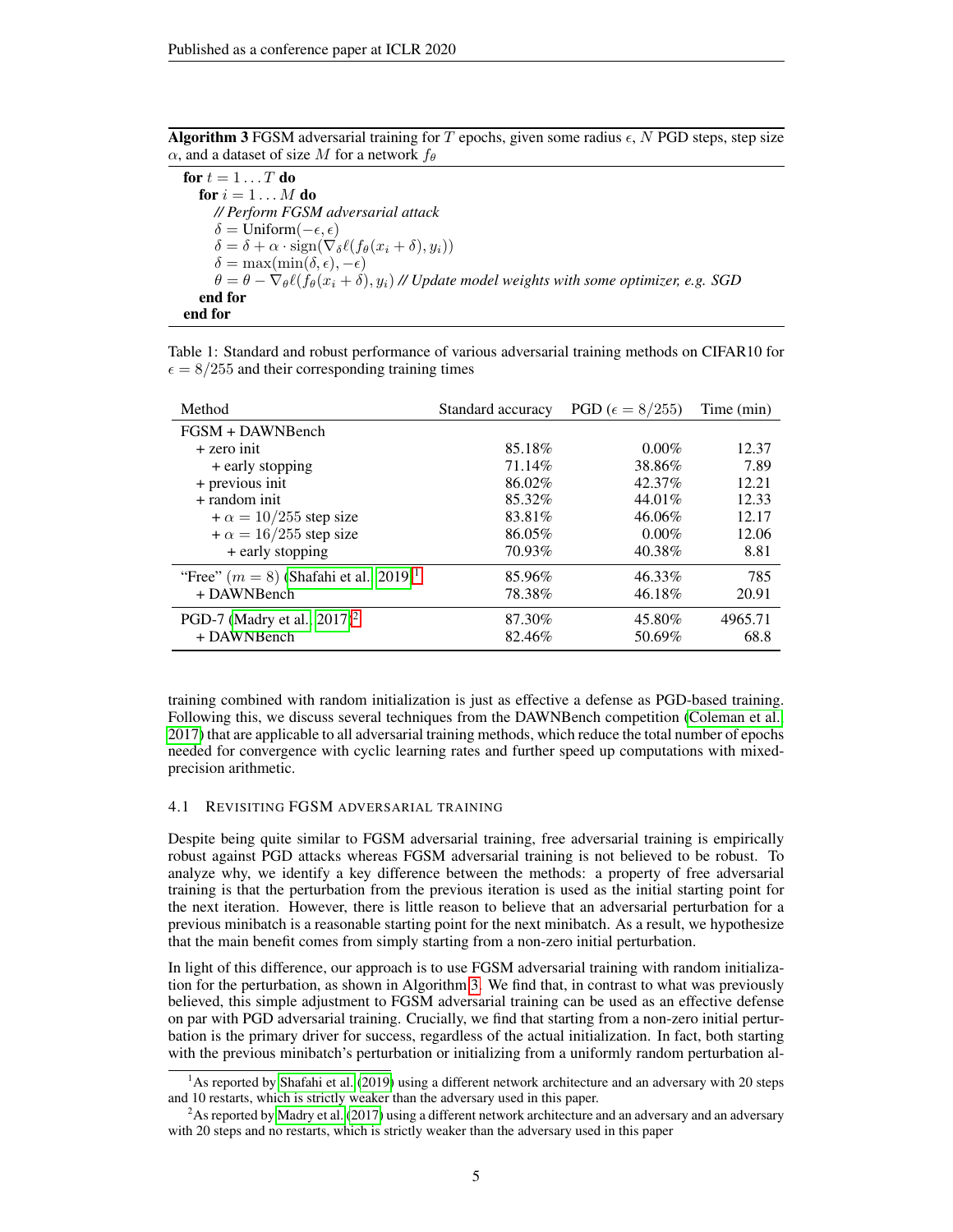low FGSM adversarial training to succeed at being robust to full-strength PGD adversarial attacks. Note that randomized initialization for FGSM is not a new idea and was previously studied by Tramèr et al. [\(2017\)](#page-12-1). Crucially, Tramèr et al. (2017) use a different, more restricted random initialization and step size, which does not result in models robust to full-strength PGD adversaries. A more detailed comparison of their approach with ours is in Appendix [A.](#page-13-0)

To test the effect of initialization in FGSM adversarial training, we train several models to be robust at a radius  $\epsilon = 8/255$  on CIFAR10, starting with the most "pure" form of FGSM, which takes steps of size  $\alpha = \epsilon$  from a zero-initialized perturbation. The results, given in Table [1,](#page-4-3) are consistent with the literature, and show that the model trained with zero-initialization is not robust against a PGD adversary. However, surprisingly, simply using a random or previous-minibatch initialization instead of a zero initialization actually results in reasonable robustness levels (with random initialization performing slightly better) that are comparable to both free and PGD adversarial training methods. The adversarial accuracies in Table [1](#page-4-3) are calculated using a PGD adversary with 50 iterations, step size  $\alpha = 2/255$ , and 10 random restarts. Specific optimization parameters used for training these models can be found in Appendix [B.](#page-13-1)

**FGSM step size** Note that an FGSM step with size  $\alpha = \epsilon$  from a non-zero initialization is not guaranteed to lie on the boundary of the  $\ell_{\infty}$  ball, and so this defense could potentially be seen as too weak. We find that increasing the step size by a factor of 1.25 to  $\alpha = 10/255$  further improved the robustness of the model so that it is on par with the best reported result from free adversarial training. However, we also found that forcing the resulting perturbation to lie on the boundary with a step size of  $\alpha = 2\epsilon$  resulted in catastrophic overfitting: it does not produce a model robust to adversarial attacks. These two failure modes (starting from a zero-initialized perturbation and generating perturbations at the boundary) may explain why previous attempts at FGSM adversarial training failed, as the model overfits to a restricted threat model, and is described in more detail in Section [5.4.](#page-9-0) A full curve showing the effect of a range of FGSM step sizes on the robust performance can be found in Appendix [C.](#page-14-0)

Computational complexity A second key difference between FGSM and free adversarial training is that the latter uses a single backwards pass to compute gradients for both the perturbation and the model weights while repeating the same minibatch  $m$  times in a row, called "minibatch replay". In comparison, the FGSM adversarial training does not need to repeat minibatches, but needs two backwards passes to compute gradients separately for the perturbation and the model weights. As a result, the computational complexity for an epoch of FGSM adversarial training is not truly free and is equivalent to two epochs of standard training.

## <span id="page-5-0"></span>4.2 DAWNBENCH IMPROVEMENTS

Although free adversarial training is of comparable cost per iteration to traditional standard training methods, it is not quite comparable in total cost to more recent advancements in fast methods for standard training. Notably, top submissions to the DAWNBench competition have shown that CI-FAR10 and ImageNet classifiers can be trained at significantly quicker times and at much lower cost than traditional training methods. Although some of the submissions can be quite unique in their approaches, we identify two generally applicable techniques which have a significant impact on the convergence rate and computational speed of standard training.

Cyclic learning rate Introduced by [Smith](#page-11-17) [\(2017\)](#page-11-17) for improving convergence and reducing the amount of tuning required when training networks, a cyclic schedule for a learning rate can drastically reduce the number of epochs required for training deep networks [\(Smith & Topin, 2018\)](#page-11-2). A simple cyclic learning rate schedules the learning rate linearly from zero, to a maximum learning rate, and back down to zero (examples can be found in Figure [1\)](#page-6-0). Using a cyclic learning rate allows CIFAR10 architectures to converge to benchmark accuracies in tens of epochs instead of hundreds, and is a crucial component of some of the top DAWNBench submissions.

Mixed-precision arithmetic With newer GPU architectures coming with tensor cores specifically built for rapid half-precision calculations, using mixed-precision arithmetic when training deep networks can also provide significant speedups for standard training [\(Micikevicius et al., 2017\)](#page-11-3). This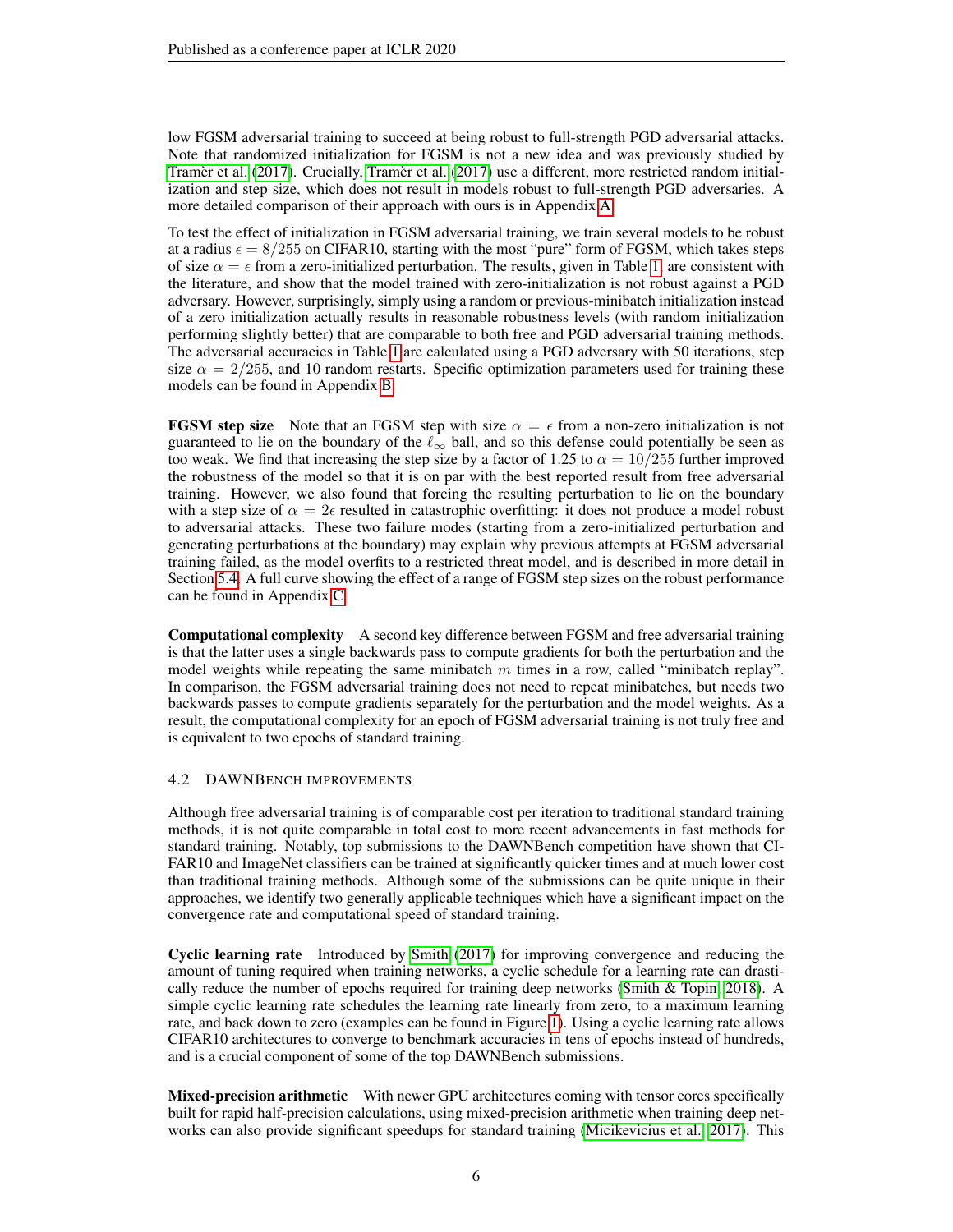<span id="page-6-0"></span>

Figure 1: Cyclic learning rates used for FGSM adversarial training on CIFAR10 and ImageNet over epochs. The ImageNet cyclic schedule is decayed further by a factor of 10 in the second and third phases.

Table 2: Robustness of FGSM and PGD adversarial training on MNIST

<span id="page-6-2"></span>

|             | Method Standard accuracy PGD ( $\epsilon = 0.1$ ) PGD ( $\epsilon = 0.3$ ) Verified ( $\epsilon = 0.1$ ) |        |        |          |
|-------------|----------------------------------------------------------------------------------------------------------|--------|--------|----------|
| PGD.        | 99.20%                                                                                                   | 97.66% | 89.90% | $96.7\%$ |
| <b>FGSM</b> | 99.20%                                                                                                   | 97.53% | 88.77% | 96.8%    |

can drastically reduce the memory utilization, and when tensor cores are available, also reduce runtime. In some DAWNBench submissions, switching to mixed-precision computations was key to achieving fast training while keeping costs low.

We adopt these two techniques for use in adversarial training, which allows us to drastically reduce the number of training epochs as well as the runtime on GPU infrastructure with tensor cores, while using modest amounts of computational resources. Notably, both of these improvements can be easily applied to existing implementations of adversarial training by adding a few lines of code with very little additional engineering effort, and so are easily accessible by the general research community.

# 5 EXPERIMENTS

To demonstrate the effectiveness of FGSM adversarial training with fast training methods, we run a number of experiments on MNIST, CIFAR10, and ImageNet benchmarks. All CIFAR10 experiments in this paper are run on a single GeForce RTX 2080ti using the PreAct ResNet18 architecture, and all ImageNet experiments are run on a single machine with four GeForce RTX 2080tis using the ResNet50 architecture [\(He et al., 2016\)](#page-10-18). Repositories for reproducing all experiments and the corresponding trained model weights are available at [https://github.com/locuslab/fast\\_](https://github.com/locuslab/fast_adversarial) [adversarial](https://github.com/locuslab/fast_adversarial).

All experiments using FGSM adversarial training in this section are carried out with random initial starting points and step size  $\alpha = 1.25\epsilon$  as described in Section [4.1.](#page-4-4) All PGD adversaries used at evaluation are run with 10 random restarts for 50 iterations (with the same hyperparameters as those used by [Shafahi et al.](#page-11-1) [\(2019\)](#page-11-1) but further strengthened with random restarts). Speedup with mixedprecision was incorporated with the Apex amp package at the O1 optimization level for ImageNet experiments and O2 without loss scaling for CIFAR10 experiments.<sup>[3](#page-6-1)</sup>

## 5.1 VERIFIED PERFORMANCE ON MNIST

Since the FGSM attack is known to be significantly weaker than the PGD attack, it is understandable if the reader is still skeptical of the true robustness of the models trained using this method. To demonstrate that FGSM adversarial training confers real robustness to the model, in addition to evaluating against a PGD adversary, we leverage mixed-integer linear programming (MILP) methods from formal verification to calculate the exact robustness of small, but verifiable models [\(Tjeng](#page-12-10)

<span id="page-6-1"></span><sup>&</sup>lt;sup>3</sup>[Since CIFAR10 did not suffer from loss scaling problems, we found using the](#page-12-10) O2 optimization level with[out loss scaling for mixed-precision arithmetic to be slightly faster.](#page-12-10)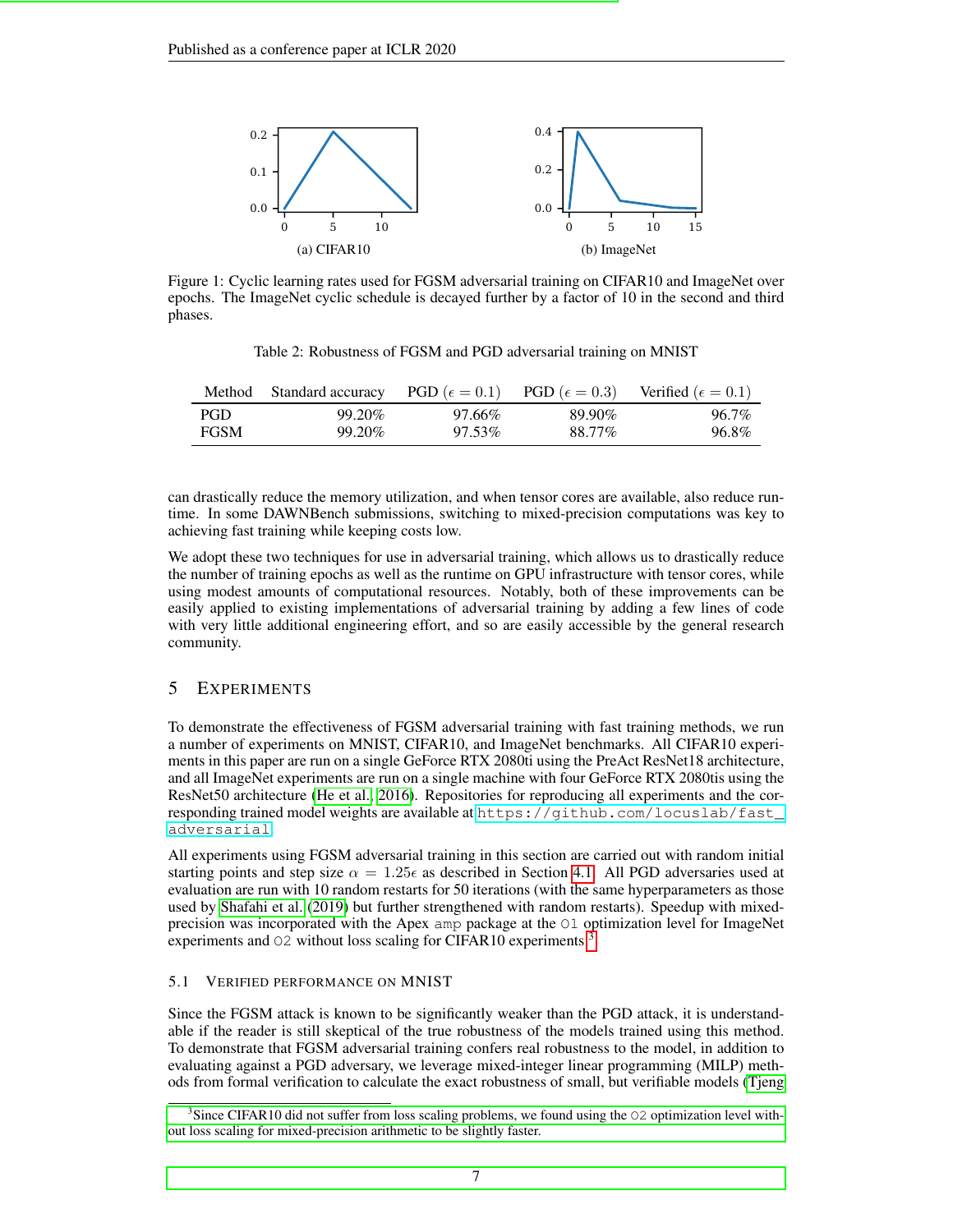<span id="page-7-1"></span>

Figure 2: Performance of models trained on CIFAR10 at  $\epsilon = 8/255$  with cyclic learning rates and half precision, given varying numbers of epochs across different adversarial training methods. Each point denotes the average model performance over 3 independent runs, where the  $x$  axis denotes the number of epochs  $N$  the model was trained for, and the  $y$  axis denotes the resulting accuracy. The orange dots measure accuracy on natural images and the blue dots plot the empirical robust accuracy on adversarial images. The vertical dotted line indicates the minimum number of epochs needed to train a model to 45% robust accuracy.

<span id="page-7-2"></span>Table 3: Time to train a robust CIFAR10 classifier to 45% robust accuracy using various adversarial training methods with the DAWNBench techniques of cyclic learning rates and mixed-precision arithmetic, showing significant speedups for all forms of adversarial training.

| Method                                             | <b>Epochs</b> | Seconds/epoch | Total time (minutes) |
|----------------------------------------------------|---------------|---------------|----------------------|
| DAWNBench + PGD-7                                  | 10            | 104.94        | 17.49                |
| DAWNBench + Free $(m = 8)$                         | 80            | 13.08         | 17.44                |
| DAWNBench + FGSM                                   | 15            | 25.36         | 6.34                 |
| PGD-7 (Madry et al., $2017$ ) <sup>5</sup>         | 205           | 1456.22       | 4965.71              |
| Free $(m = 8)$ (Shafahi et al., 2019) <sup>6</sup> | 205           | 197.77        | 674.39               |

[et al., 2017\)](#page-12-10). We train two convolutional networks with 16 and 32 convolutional filters followed by a fully connected layer of 100 units, the same architecture used by [Tjeng et al.](#page-12-10) [\(2017\)](#page-12-10). We use both PGD and FGSM adversarial training at  $\epsilon = 0.3$ , where the PGD adversary for training has 40 iterations with step size 0.01 as done by [Madry et al.](#page-11-4) [\(2017\)](#page-11-4). The exact verification results can be seen in Table [2,](#page-6-2) where we find that FGSM adversarial training confers empirical and verified robustness which is nearly indistinguishable to that of PGD adversarial training on MNIST.<sup>[4](#page-7-0)</sup>

## 5.2 FAST CIFAR10

We begin our CIFAR10 experiments by combining the DAWNBench improvements from Section [4.2](#page-5-0) with various forms of adversarial training. For N epochs, we use a cyclic learning rate that increases linearly from 0 to  $\lambda$  over the first  $N/2$  epochs, then decreases linearly from  $\lambda$  to 0 for the remaining epochs, where  $\lambda$  is the maximum learning rate. For each method, we individually tune  $\lambda$  to be as large as possible without causing the training loss to diverge, which is the recommended learning rate test from [Smith & Topin](#page-11-2) [\(2018\)](#page-11-2).

To identify the minimum number of epochs needed for each adversarial training method, we repeatedly run each method over a range of maximum epochs  $N$ , and then plot the final robustness of each trained model in Figure [2.](#page-7-1) While all the adversarial training methods benefit greatly from the cyclic learning rate schedule, we find that both FGSM and PGD adversarial training require much fewer epochs than free adversarial training, and consequently reap the greatest speedups.

<span id="page-7-0"></span><sup>&</sup>lt;sup>4</sup>Exact verification results at  $\epsilon = 0.3$  for both the FGSM and PGD trained models are not possible since the size of the resulting MILP is too large to be solved in a reasonable amount of time. The same issue also prevents us from verifying networks trained on datasets larger than MNIST, which have to rely on empirical tests for evaluating robustness.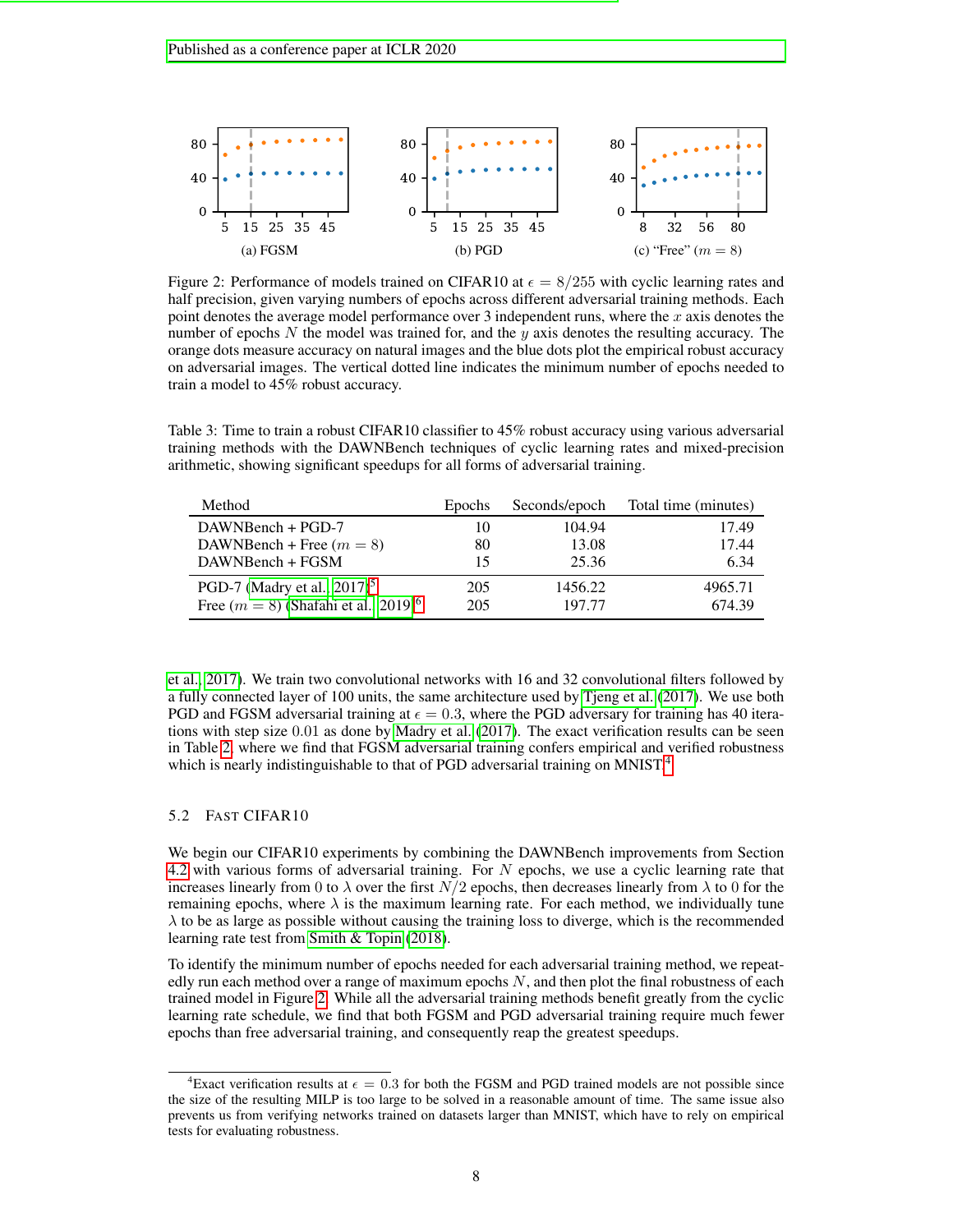| Method       | E     | Standard acc. |         | PGD+1 restart PGD+10 restarts | Total time (hrs) |
|--------------|-------|---------------|---------|-------------------------------|------------------|
| <b>FGSM</b>  | 2/255 | $60.90\%$     | 43.46%  | 43.43%                        | 12.14            |
| Free $(m=4)$ | 2/255 | 64.37%        | 43.31\% | 43.28%                        | 52.20            |
| <b>FGSM</b>  | 4/255 | 55.45%        | 30.28%  | 30.18%                        | 12.14            |
| Free $(m=4)$ | 4/255 | $60.42\%$     | 31.22%  | 31.08%                        | 52.20            |

<span id="page-8-2"></span>Table 4: Imagenet classifiers trained with adversarial training methods at  $\epsilon = 2/255$  and  $\epsilon = 4/255$ .

<span id="page-8-3"></span>Table 5: Time to train a robust ImageNet classifier using various fast adversarial training methods

| Method         | Precision | Epochs | Min/epoch | Total time (hrs) |
|----------------|-----------|--------|-----------|------------------|
| FGSM (phase 1) | single    | 6      | 22.65     | 2.27             |
| FGSM (phase 2) | single    | 6      | 65.97     | 6.60             |
| FGSM (phase 3) | single    | 3      | 114.45    | 5.72             |
| <b>FGSM</b>    | single    | 15     |           | 14.59            |
| Free $(m = 4)$ | single    | 92     | 34.04     | 52.20            |
| FGSM (phase 1) | mixed     | 6      | 20.07     | 2.01             |
| FGSM (phase 2) | mixed     | 6      | 53.39     | 5.34             |
| FGSM (phase 3) | mixed     | 3      | 95.93     | 4.80             |
| <b>FGSM</b>    | mixed     | 15     |           | 12.14            |
| Free $(m=4)$   | mixed     | 92     | 25.28     | 38.76            |

Using the minimum number of epochs needed for each training method to reach a baseline of 45% robust accuracy, we report the total training time in Table [3.](#page-7-2) We find that while all adversarial training methods benefit from the DAWNBench improvements, FGSM adversarial training is the fastest, capable of learning a robust CIFAR10 classifier in 6 minutes using only 15 epochs. Interestingly, we also find that PGD and free adversarial training take comparable amounts of time, largely because free adversarial training does not benefit from the cyclic learning rate as much as PGD or FGSM adversarial training.

#### 5.3 FAST IMAGENET

Finally, we apply all of the same techniques (FGSM adversarial training, mixed-precision, and cyclic learning rate) on the ImageNet benchmark. In addition, the top submissions from the DAWNBench competition for ImageNet utilize two more improvements on top of this, the first of which is the removal of weight decay regularization from batch normalization layers. The second addition is to progressively resize images during training, starting with larger batches of smaller images in the beginning and moving on to smaller batches of larger images later. Specifically, training is divided into three phases, where phases 1 and 2 use images resized to 160 and 352 pixels respectively, and phase 3 uses the entire image. We train models to be robust at  $\epsilon = 2/255$  and  $\epsilon = 4/255$  and compare to free adversarial training in Table [4,](#page-8-2) showing similar levels of robustness. In addition to using ten restarts, we also report the PGD accuracy with one restart to reproduce the evaluation done by [Shafahi et al.](#page-11-1) [\(2019\)](#page-11-1).

<span id="page-8-0"></span> $5$ Runtimes calculated on our hardware using the publicly available training code at [https://github.](https://github.com/MadryLab/cifar10_challenge) [com/MadryLab/cifar10\\_challenge](https://github.com/MadryLab/cifar10_challenge).

<span id="page-8-1"></span> $6$ Runtimes calculated on our hardware using the publicly available training code at [https://github.](https://github.com/ashafahi/free_adv_train) [com/ashafahi/free\\_adv\\_train](https://github.com/ashafahi/free_adv_train).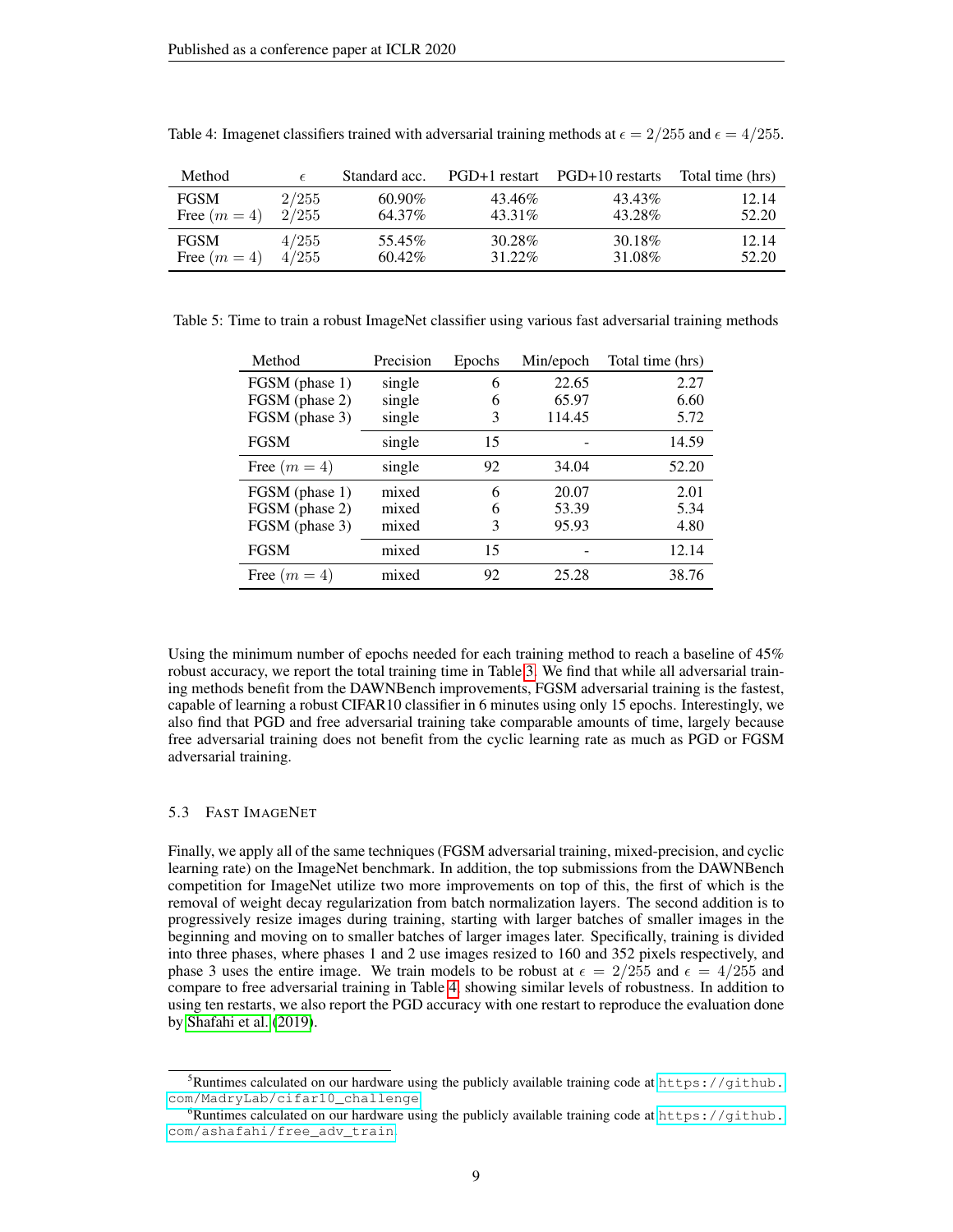With these techniques, we can train an ImageNet classifier using 15 epochs in 12 hours using FGSM adversarial training, taking a fraction of the cost of free adversarial training as shown in Table [5.](#page-8-3)[7](#page-9-1) We compare to the best performing variation of free adversarial training which which uses  $m = 4$ minibatch replays over 92 epochs of training (scaled down accordingly to 23 passes over the data). Note that free adversarial training can also be enhanced with mixed-precision arithmetic, which reduces the runtime by 25%, but is still slower than FGSM-based training. Directly combining free adversarial training with the other fast techniques used in FGSM adversarial training for ImageNet results in reduced performance which we describe in Appendix [F.](#page-16-0)

# <span id="page-9-0"></span>5.4 CATASTROPHIC OVERFITTING

While FGSM adversarial training works in the context of this paper, many other researchers have tried and failed to have FGSM adversarial training work. In addition to using a zero initialization or too large of a step size as seen in Table [1,](#page-4-3) other design decisions (like specific learning rate schedules or numbers of epochs) for the training procedure can also make it more likely for FGSM adversarial training to fail. However, all of these failure modes result in what we call "catastrophic overfitting", where the robust accuracy with respect to a PGD adversarial suddenly and drastically drops to 0% (on the training data). Due to the rapid deterioration of robust performance, these alternative versions of FGSM adversarial training can be salvaged to some degree with a simple early-stopping scheme by measuring PGD accuracy on a small minibatch of training data, and the recovered results for some of these failure modes are shown in Table [1.](#page-4-3) Catastrophic overfitting and the early-stopping scheme are discussed in more detail in Appendix [D.](#page-14-1)

# 5.5 TAKEAWAYS FROM FGSM ADVERSARIAL TRAINING

While it may be surprising that FGSM adversarial training can result in robustness to full PGD adversarial attacks, this work highlights some empirical hypotheses and takeaways which we describe below.

- 1. *Adversarial examples need to span the entire threat model.* One of the reasons why FGSM and  $R + FGSM$  as done by [Tramer et al.](#page-12-1) [\(2017\)](#page-12-1) may have failed is due to the restricted nature of the generated examples: the restricted (or lack of) initialization results in perturbations which perturb each dimension by either 0 or  $\pm \epsilon$ , and so adversarial examples with feature perturbations in between are never seen. This is discussed further in Appendix [D.](#page-14-1)
- 2. *Defenders don't need strong adversaries during training.* This work suggests that rough approximations to the inner optimization problem are sufficient for adversarial training. This is in contrast to the usage of strong adversaries at evaluation time, where it is standard practice to use multiple restarts and a large number of PGD steps.

# 6 CONCLUSION

Our findings show that FGSM adversarial training, when used with random initialization, can in fact be just as effective as the more costly PGD adversarial training. While a single iteration of FGSM adversarial training is double the cost of free adversarial training, it converges significantly faster, especially with a cyclic learning rate schedule. As a result, we are able to learn adversarially robust classifiers for CIFAR10 in minutes and for ImageNet in hours, even faster than free adversarial training but with comparable levels of robustness. We believe that leveraging these significant reductions in time to train robust models will allow future work to iterate even faster, and accelerate research in learning models which are resistant to adversarial attacks. By demonstrating that extremely weak adversarial training is capable of learning robust models, this work also exposes a new potential direction in more rigorously explaining when approximate solutions to the inner optimization problem are sufficient for robust optimization, and when they fail.

<span id="page-9-1"></span><sup>&</sup>lt;sup>7</sup>We use the implementation of free adversarial training for ImageNet publicly available at [https:](https://github.com/mahyarnajibi/FreeAdversarialTraining) [//github.com/mahyarnajibi/FreeAdversarialTraining](https://github.com/mahyarnajibi/FreeAdversarialTraining) and reran it on the our machines to account for any timing discrepancies due to differences in hardware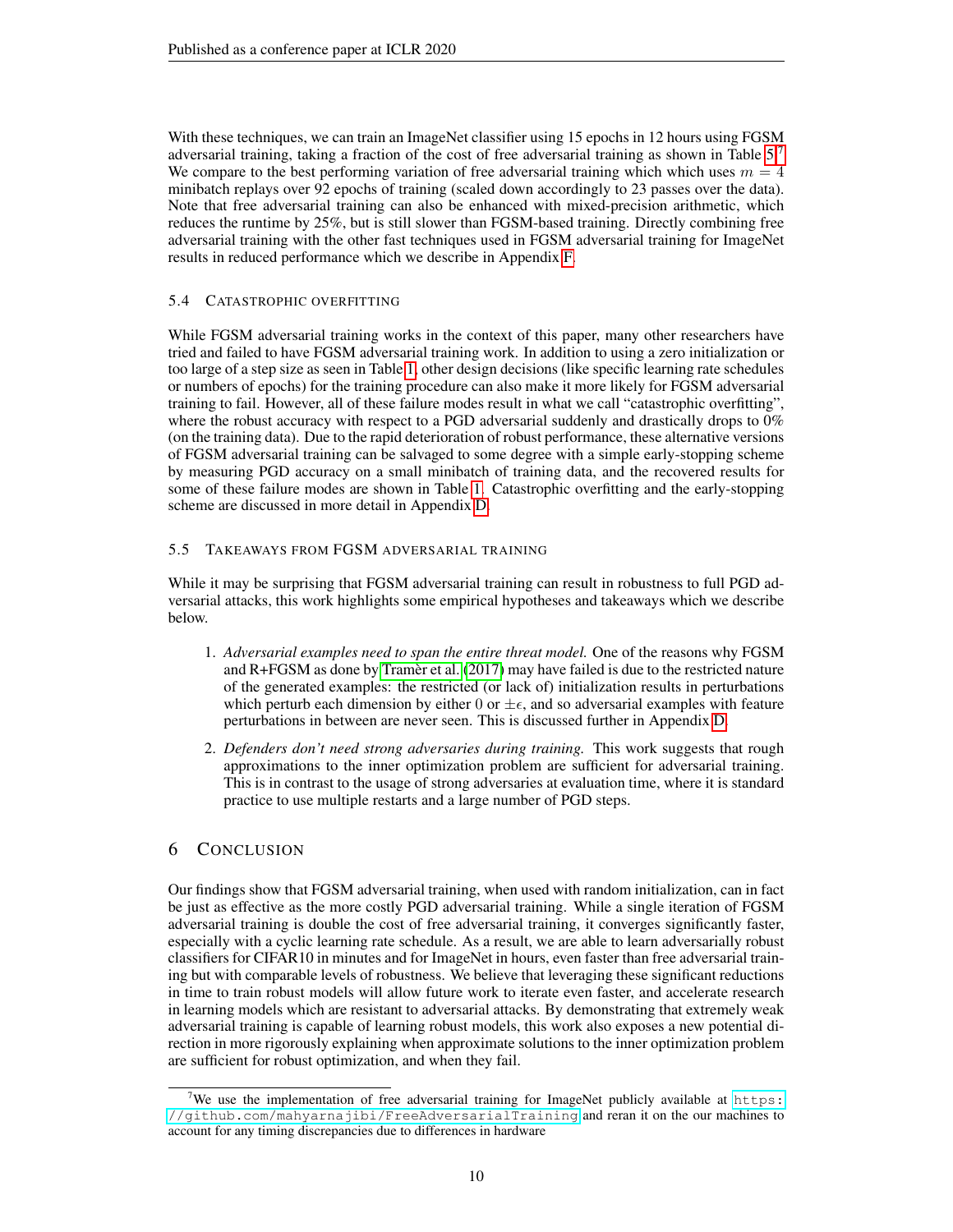#### **REFERENCES**

- <span id="page-10-13"></span>Anish Athalye, Logan Engstrom, Andrew Ilyas, and Kevin Kwok. Synthesizing robust adversarial examples. *arXiv preprint arXiv:1707.07397*, 2017.
- <span id="page-10-16"></span>Anish Athalye, Nicholas Carlini, and David Wagner. Obfuscated gradients give a false sense of security: Circumventing defenses to adversarial examples. *arXiv preprint arXiv:1802.00420*, 2018.
- <span id="page-10-4"></span>Jacob Buckman, Aurko Roy, Colin Raffel, and Ian Goodfellow. Thermometer encoding: One hot way to resist adversarial examples. 2018.
- <span id="page-10-15"></span>Nicholas Carlini. Is ami (attacks meet interpretability) robust to adversarial examples? *arXiv preprint arXiv:1902.02322*, 2019.
- <span id="page-10-11"></span>Nicholas Carlini and David Wagner. Defensive distillation is not robust to adversarial examples. *arXiv preprint arXiv:1607.04311*, 2016.
- <span id="page-10-6"></span>Nicholas Carlini and David Wagner. Adversarial examples are not easily detected: Bypassing ten detection methods. In *Proceedings of the 10th ACM Workshop on Artificial Intelligence and Security*, pp. 3–14. ACM, 2017a.
- <span id="page-10-12"></span>Nicholas Carlini and David Wagner. Towards evaluating the robustness of neural networks. In *2017 IEEE Symposium on Security and Privacy (SP)*, pp. 39–57. IEEE, 2017b.
- <span id="page-10-17"></span>Nicholas Carlini, Anish Athalye, Nicolas Papernot, Wieland Brendel, Jonas Rauber, Dimitris Tsipras, Ian Goodfellow, and Aleksander Madry. On evaluating adversarial robustness. *arXiv preprint arXiv:1902.06705*, 2019.
- <span id="page-10-9"></span>Jeremy M Cohen, Elan Rosenfeld, and J Zico Kolter. Certified adversarial robustness via randomized smoothing. *arXiv preprint arXiv:1902.02918*, 2019.
- <span id="page-10-0"></span>Cody Coleman, Deepak Narayanan, Daniel Kang, Tian Zhao, Jian Zhang, Luigi Nardi, Peter Bailis, Kunle Olukotun, Chris Ré, and Matei Zaharia. Dawnbench: An end-to-end deep learning benchmark and competition. *Training*, 100(101):102, 2017.
- <span id="page-10-7"></span>Francesco Croce, Maksym Andriushchenko, and Matthias Hein. Provable robustness of relu networks via maximization of linear regions. *arXiv preprint arXiv:1810.07481*, 2018.
- <span id="page-10-2"></span>Yinpeng Dong, Fangzhou Liao, Tianyu Pang, Hang Su, Jun Zhu, Xiaolin Hu, and Jianguo Li. Boosting adversarial attacks with momentum. In *Proceedings of the IEEE conference on computer vision and pattern recognition*, pp. 9185–9193, 2018.
- <span id="page-10-14"></span>Logan Engstrom, Andrew Ilyas, and Anish Athalye. Evaluating and understanding the robustness of adversarial logit pairing. *arXiv preprint arXiv:1807.10272*, 2018.
- <span id="page-10-5"></span>Reuben Feinman, Ryan R Curtin, Saurabh Shintre, and Andrew B Gardner. Detecting adversarial samples from artifacts. *arXiv preprint arXiv:1703.00410*, 2017.
- <span id="page-10-1"></span>Ian J Goodfellow, Jonathon Shlens, and Christian Szegedy. Explaining and harnessing adversarial examples. *arXiv preprint arXiv:1412.6572*, 2014.
- <span id="page-10-8"></span>Sven Gowal, Krishnamurthy Dvijotham, Robert Stanforth, Rudy Bunel, Chongli Qin, Jonathan Uesato, Timothy Mann, and Pushmeet Kohli. On the effectiveness of interval bound propagation for training verifiably robust models. *arXiv preprint arXiv:1810.12715*, 2018.
- <span id="page-10-3"></span>Chuan Guo, Mayank Rana, Moustapha Cisse, and Laurens Van Der Maaten. Countering adversarial images using input transformations. *arXiv preprint arXiv:1711.00117*, 2017.
- <span id="page-10-18"></span>Kaiming He, Xiangyu Zhang, Shaoqing Ren, and Jian Sun. Deep residual learning for image recognition. In *Proceedings of the IEEE conference on computer vision and pattern recognition*, pp. 770–778, 2016.
- <span id="page-10-10"></span>Harini Kannan, Alexey Kurakin, and Ian Goodfellow. Adversarial logit pairing. *arXiv preprint arXiv:1803.06373*, 2018.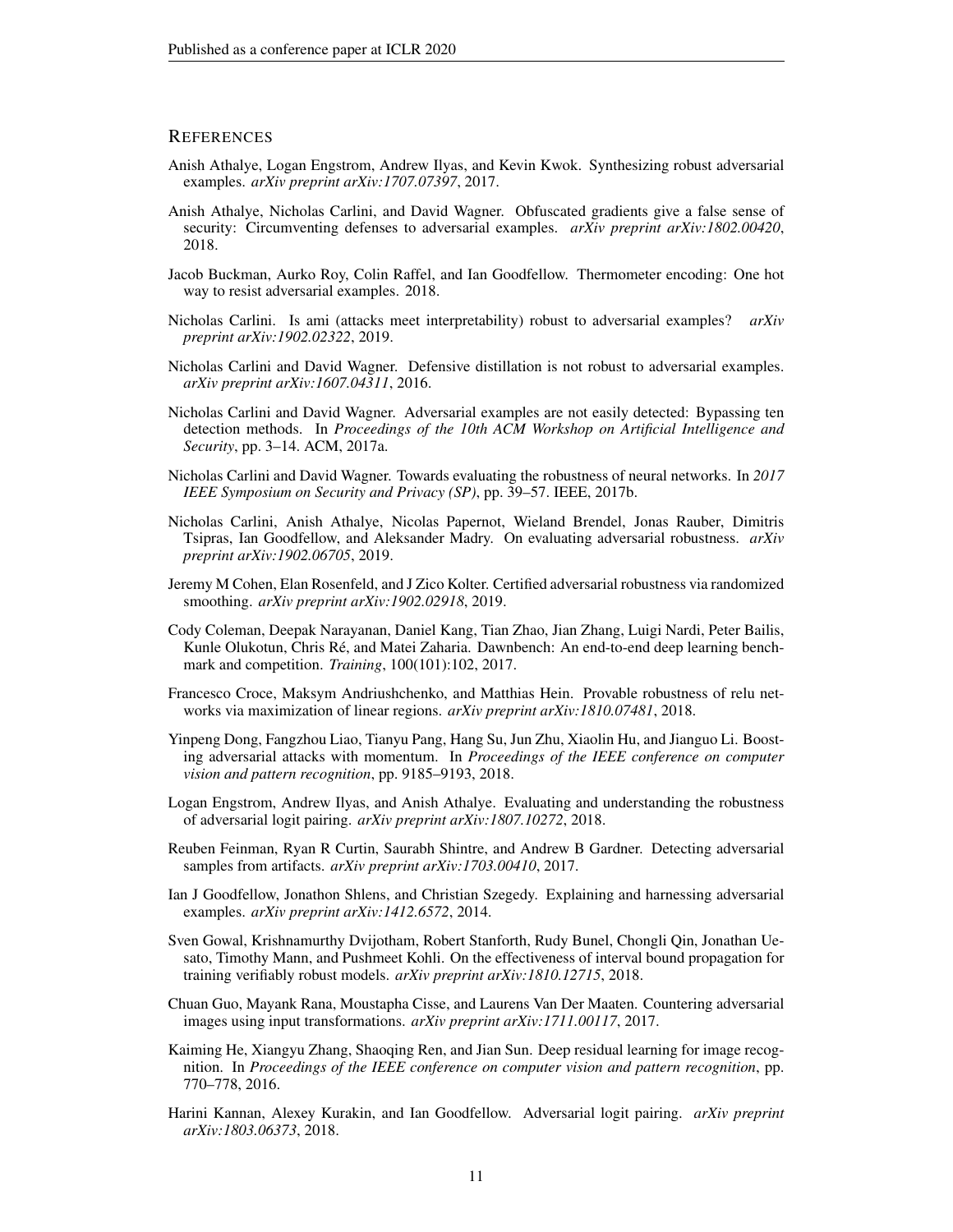- <span id="page-11-10"></span>Guy Katz, Clark Barrett, David L Dill, Kyle Julian, and Mykel J Kochenderfer. Reluplex: An efficient smt solver for verifying deep neural networks. In *International Conference on Computer Aided Verification*, pp. 97–117. Springer, 2017.
- <span id="page-11-5"></span>Alexey Kurakin, Ian Goodfellow, and Samy Bengio. Adversarial examples in the physical world. *arXiv preprint arXiv:1607.02533*, 2016.
- <span id="page-11-16"></span>Jiajun Lu, Hussein Sibai, Evan Fabry, and David Forsyth. No need to worry about adversarial examples in object detection in autonomous vehicles. *arXiv preprint arXiv:1707.03501*, 2017.
- <span id="page-11-4"></span>Aleksander Madry, Aleksandar Makelov, Ludwig Schmidt, Dimitris Tsipras, and Adrian Vladu. Towards deep learning models resistant to adversarial attacks. *arXiv preprint arXiv:1706.06083*, 2017.
- <span id="page-11-7"></span>Pratyush Maini, Eric Wong, and J Zico Kolter. Adversarial robustness against the union of multiple perturbation models. *arXiv preprint arXiv:1909.04068*, 2019.
- <span id="page-11-9"></span>Jan Hendrik Metzen, Tim Genewein, Volker Fischer, and Bastian Bischoff. On detecting adversarial perturbations. *arXiv preprint arXiv:1702.04267*, 2017.
- <span id="page-11-3"></span>Paulius Micikevicius, Sharan Narang, Jonah Alben, Gregory Diamos, Erich Elsen, David Garcia, Boris Ginsburg, Michael Houston, Oleksii Kuchaiev, Ganesh Venkatesh, et al. Mixed precision training. *arXiv preprint arXiv:1710.03740*, 2017.
- <span id="page-11-13"></span>Matthew Mirman, Timon Gehr, and Martin Vechev. Differentiable abstract interpretation for provably robust neural networks. In *International Conference on Machine Learning*, pp. 3575–3583, 2018.
- <span id="page-11-6"></span>Marius Mosbach, Maksym Andriushchenko, Thomas Trost, Matthias Hein, and Dietrich Klakow. Logit pairing methods can fool gradient-based attacks. *arXiv preprint arXiv:1810.12042*, 2018.
- <span id="page-11-15"></span>Nicolas Papernot, Patrick McDaniel, Xi Wu, Somesh Jha, and Ananthram Swami. Distillation as a defense to adversarial perturbations against deep neural networks. In *2016 IEEE Symposium on Security and Privacy (SP)*, pp. 582–597. IEEE, 2016.
- <span id="page-11-12"></span>Aditi Raghunathan, Jacob Steinhardt, and Percy S Liang. Semidefinite relaxations for certifying robustness to adversarial examples. In *Advances in Neural Information Processing Systems*, pp. 10877–10887, 2018.
- <span id="page-11-14"></span>Hadi Salman, Greg Yang, Jerry Li, Pengchuan Zhang, Huan Zhang, Ilya Razenshteyn, and Sebastien Bubeck. Provably robust deep learning via adversarially trained smoothed classifiers. *arXiv preprint arXiv:1906.04584*, 2019.
- <span id="page-11-1"></span>Ali Shafahi, Mahyar Najibi, Amin Ghiasi, Zheng Xu, John Dickerson, Christoph Studer, Larry S Davis, Gavin Taylor, and Tom Goldstein. Adversarial training for free! *arXiv preprint arXiv:1904.12843*, 2019.
- <span id="page-11-11"></span>Aman Sinha, Hongseok Namkoong, and John Duchi. Certifying some distributional robustness with principled adversarial training. *arXiv preprint arXiv:1710.10571*, 2017.
- <span id="page-11-17"></span>Leslie N Smith. Cyclical learning rates for training neural networks. In *2017 IEEE Winter Conference on Applications of Computer Vision (WACV)*, pp. 464–472. IEEE, 2017.
- <span id="page-11-2"></span>Leslie N Smith and Nicholay Topin. Super-convergence: Very fast training of residual networks using large learning rates. 2018.
- <span id="page-11-8"></span>Yang Song, Taesup Kim, Sebastian Nowozin, Stefano Ermon, and Nate Kushman. Pixeldefend: Leveraging generative models to understand and defend against adversarial examples. *arXiv preprint arXiv:1710.10766*, 2017.
- <span id="page-11-0"></span>Christian Szegedy, Wojciech Zaremba, Ilya Sutskever, Joan Bruna, Dumitru Erhan, Ian Goodfellow, and Rob Fergus. Intriguing properties of neural networks. *arXiv preprint arXiv:1312.6199*, 2013.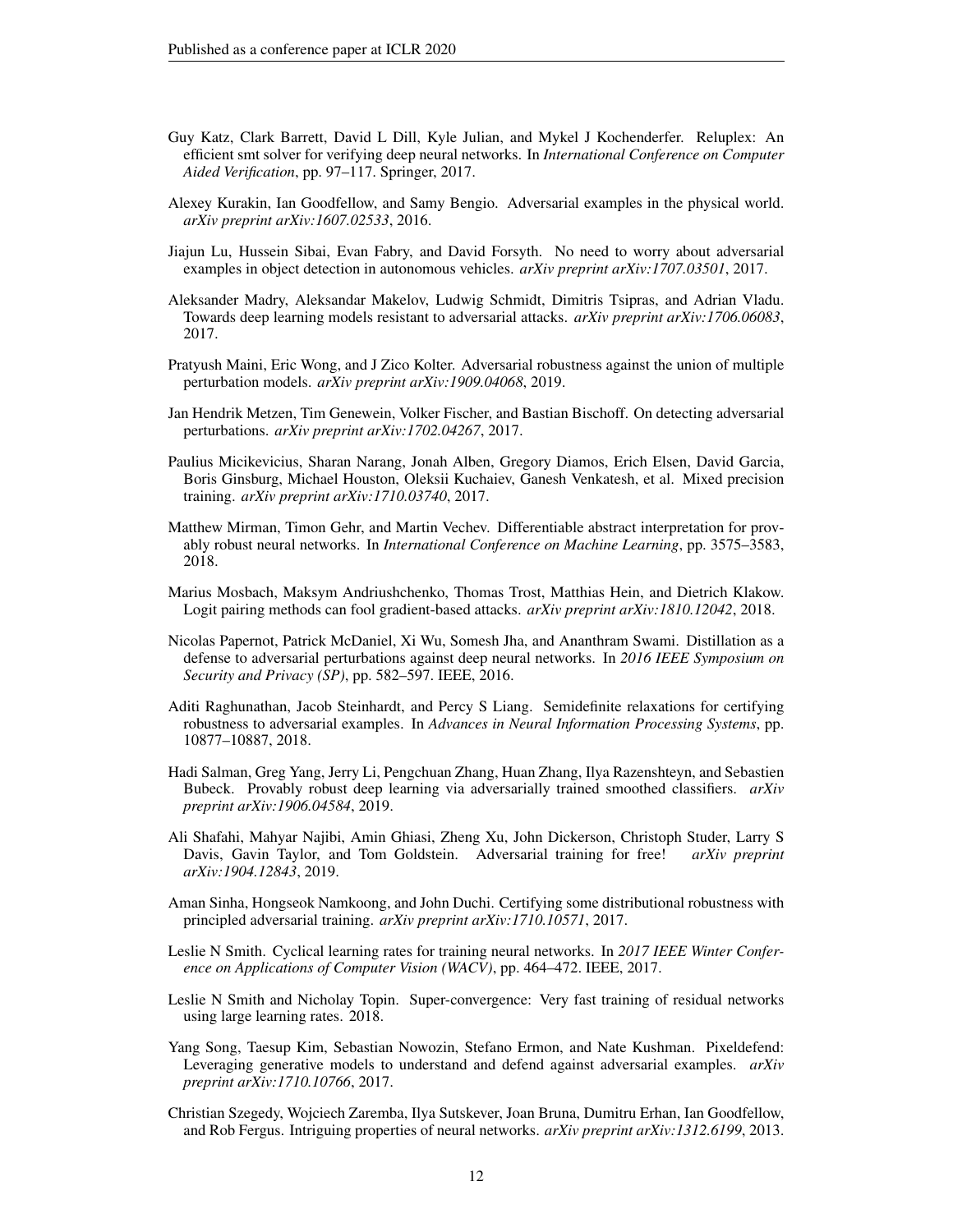- <span id="page-12-7"></span>Guanhong Tao, Shiqing Ma, Yingqi Liu, and Xiangyu Zhang. Attacks meet interpretability: Attribute-steered detection of adversarial samples. In *Advances in Neural Information Processing Systems*, pp. 7717–7728, 2018.
- <span id="page-12-10"></span>Vincent Tjeng, Kai Xiao, and Russ Tedrake. Evaluating robustness of neural networks with mixed integer programming. *arXiv preprint arXiv:1711.07356*, 2017.
- <span id="page-12-3"></span>Florian Tramer and Dan Boneh. Adversarial training and robustness for multiple perturbations. *arXiv preprint arXiv:1904.13000*, 2019.
- <span id="page-12-1"></span>Florian Tramer, Alexey Kurakin, Nicolas Papernot, Ian Goodfellow, Dan Boneh, and Patrick Mc- ` Daniel. Ensemble adversarial training: Attacks and defenses. *arXiv preprint arXiv:1705.07204*, 2017.
- <span id="page-12-8"></span>Jonathan Uesato, Brendan O'Donoghue, Aaron van den Oord, and Pushmeet Kohli. Adversarial risk and the dangers of evaluating against weak attacks. *arXiv preprint arXiv:1802.05666*, 2018.
- <span id="page-12-9"></span>Jianyu Wang. Bilateral adversarial training: Towards fast training of more robust models against adversarial attacks. *arXiv preprint arXiv:1811.10716*, 2018.
- <span id="page-12-4"></span>Eric Wong and J Zico Kolter. Provable defenses against adversarial examples via the convex outer adversarial polytope. *arXiv preprint arXiv:1711.00851*, 2017.
- <span id="page-12-6"></span>Eric Wong, Frank Schmidt, Jan Hendrik Metzen, and J Zico Kolter. Scaling provable adversarial defenses. In *Advances in Neural Information Processing Systems*, pp. 8400–8409, 2018.
- <span id="page-12-5"></span>Kai Y Xiao, Vincent Tjeng, Nur Muhammad Shafiullah, and Aleksander Madry. Training for faster adversarial robustness verification via inducing relu stability. *arXiv preprint arXiv:1809.03008*, 2018.
- <span id="page-12-2"></span>Yuzhe Yang, Guo Zhang, Dina Katabi, and Zhi Xu. Me-net: Towards effective adversarial robustness with matrix estimation. *arXiv preprint arXiv:1905.11971*, 2019.
- <span id="page-12-0"></span>Dinghuai Zhang, Tianyuan Zhang, Yiping Lu, Zhanxing Zhu, and Bin Dong. You only propagate once: Painless adversarial training using maximal principle. *arXiv preprint arXiv:1905.00877*, 2019.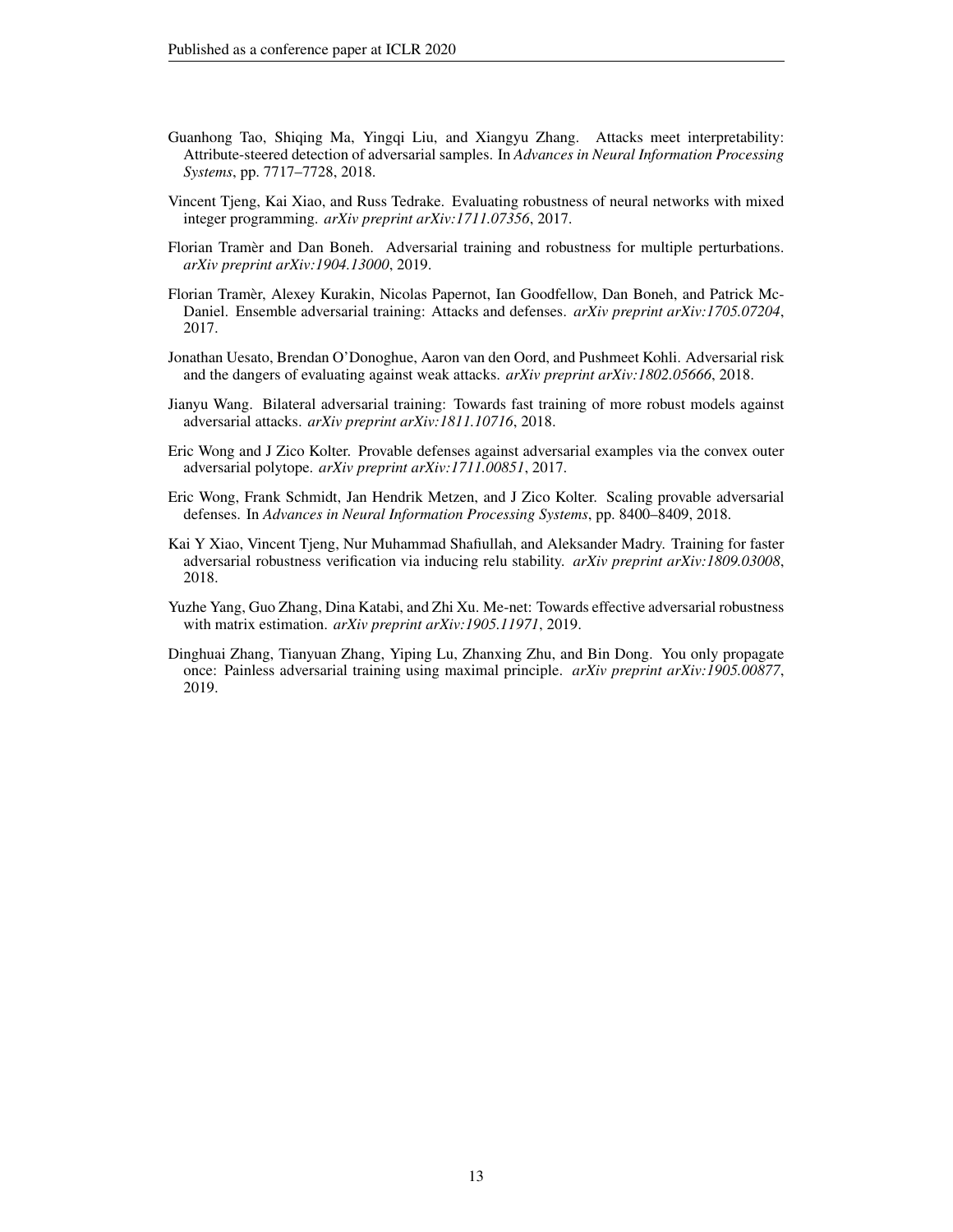<span id="page-13-2"></span>Table 6: Ablation study showing the performance of  $R + F$ GSM from [Tramer et al.](#page-12-1) [\(2017\)](#page-12-1) and the various changes for the version of FGSM adversarial training done in this paper, over 10 random seeds.

| Method                       | Step size | Initialization  | Robust accuracy     |
|------------------------------|-----------|-----------------|---------------------|
| R+FGSM (Tramèr et al., 2017) | 0.15      | Hypercube(0.15) | $34.58 \pm 36.06\%$ |
| $R + FGSM$ (+full step size) | 0.30      | Hypercube(0.15) | $26.53 \pm 32.48\%$ |
| $R + FGSM$ (+uniform init.)  | 0.15      | Uniform $(0.3)$ | $72.92 \pm 10.40\%$ |
| Uniform $+$ full (ours)      | 0.30      | Uniform $(0.3)$ | $86.21 \pm 00.75\%$ |

<span id="page-13-3"></span>Table 7: Training parameters used for the DAWNBench experiments of Table [1](#page-4-3)

| Parameter         | FGSM | PGD | Free |
|-------------------|------|-----|------|
| Epochs            | 30   | 40  | 96   |
| Max learning rate | 0.2  |     | 0.04 |

# <span id="page-13-0"></span>A A DIRECT COMPARISON TO  $R + FGSM$  from Tramer et al. [\(2017\)](#page-12-1)

While a randomized version of FGSM adversarial training was proposed by [Tramer et al.](#page-12-1) [\(2017\)](#page-12-1), it was not shown to be as effective as adversarial training against a PGD adversary. Here, we note the two main differences between our approach and that of [Tramer et al.](#page-12-1) [\(2017\)](#page-12-1).

1. The random initialization used is different. For a data point  $x$ , we initialize with the uniform distribution in the entire perturbation region with

$$
x' = x + \text{Uniform}(-\epsilon, \epsilon).
$$

In comparison, Tramèr et al. [\(2017\)](#page-12-1) instead initialize on the surface of a hypercube with radius  $\epsilon/2$  with

$$
x' = x + \frac{\epsilon}{2} \text{Normal}(0, 1).
$$

2. The step sizes used for the FGSM step are different. We use a full step size of  $\alpha = \epsilon$ , whereas [Tramer et al.](#page-12-1) [\(2017\)](#page-12-1) use a step size of  $\alpha = \epsilon/2$ .

To study the effect of these two differences, we run all combinations of either initialization with either step size on MNIST. The results are summarized in Table [6.](#page-13-2)

We find that using a uniform initialization adds the greatest marginal improvement to the original R+FGSM attack, while using a full step size doesn't seem to help on its own. Implementing both of these improvements results in the form of FGSM adversarial training presented in this paper. Additionally, note that  $R + FGSM$  as done by [Tramer et al.](#page-12-1) [\(2017\)](#page-12-1) has high variance in robust performance when done over multiple random seeds, whereas our version of FGSM adversarial training is significantly more consistent and has a very low standard deviation over random seeds.

# <span id="page-13-1"></span>B TRAINING PARAMETERS FOR TABLE [1](#page-4-3)

For all methods, we use a batch size of 128, and SGD optimizer with momentum 0.9 and weight decay  $5 * 10<sup>-4</sup>$ . We report the average results over 3 random seeds. The remaining parameters for learning rate schedules and number of epochs for the DAWNBench experiments are in Table [7.](#page-13-3) For runs using early-stopping, we use a 5-step PGD adversary with 1 restart on 1 training minibatch to detect overfitting to the FGSM adversaries, as described in more detail in Section [D.](#page-14-1)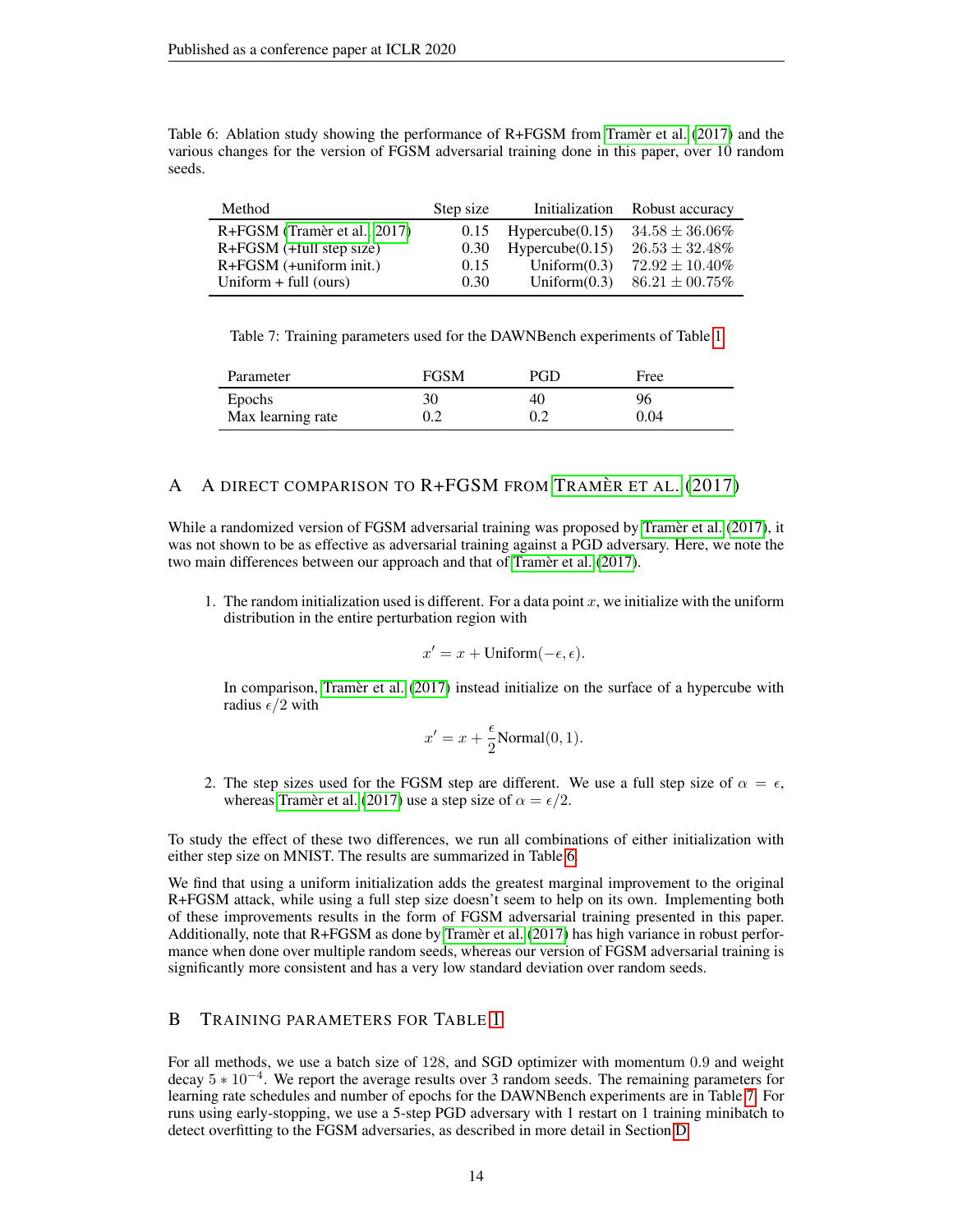<span id="page-14-2"></span>

Figure 3: Robust test performance of FGSM adversarial training over different step sizes for  $\epsilon =$ 8/255.

<span id="page-14-3"></span>

Figure 4: Learning curves for FGSM adversarial training plotting the training loss and error rates incurred by an FGSM and PGD adversary when trained with zero-initialization FGSM at  $\epsilon = 8/255$ , depicting the catastrophic overfitting where PGD performance suddenly degrades while the model overfits to the FGSM performance.

# <span id="page-14-0"></span>C OPTIMAL STEP SIZE FOR FGSM ADVERSARIAL TRAINING

Here, we test the effect of step size on the performance of FGSM adversarial training. We plot the mean and standard error of the robust accuracy for models trained for 30 epochs over 3 random seeds in Figure [3,](#page-14-2) and vary the step size from  $\alpha = 1/255$  to  $\alpha = 16/255$ .

We find that we get increasing robust performance as we increase the step size up to  $\alpha = 10/255$ . Beyond this, we see no further benefit, or find that the model is prone to overfitting to the adversarial examples, since the large step size forces the model to overfit to the boundary of the perturbation region.

# <span id="page-14-1"></span>D CATASTROPHIC OVERFITTING AND THE EFFECT OF EARLY STOPPING

While the main experiments in this paper work as is (with the cyclic learning rate and FGSM adversarial training with uniform random initialization), many of the variations of FGSM adversarial training which have been found to not succeed all fail similarly: the model will very rapidly (over the span of a couple epochs) appear to overfit to the FGSM adversarial examples. What was previously a reasonably robust model will quickly transform into a non-robust model which suffers 0% robust accuracy (with respect to a PGD adversary). This phenomenon, which we call catastrophic overfitting, can be seen in Figure [4](#page-14-3) which plots the learning curves for standard, vanilla FGSM adversarial training from zero-initialization.

Indeed, one of the reasons for this failure may lie in the lack of diversity in adversarial examples generated by these FGSM adversaries. For example, using a zero initialization or using the random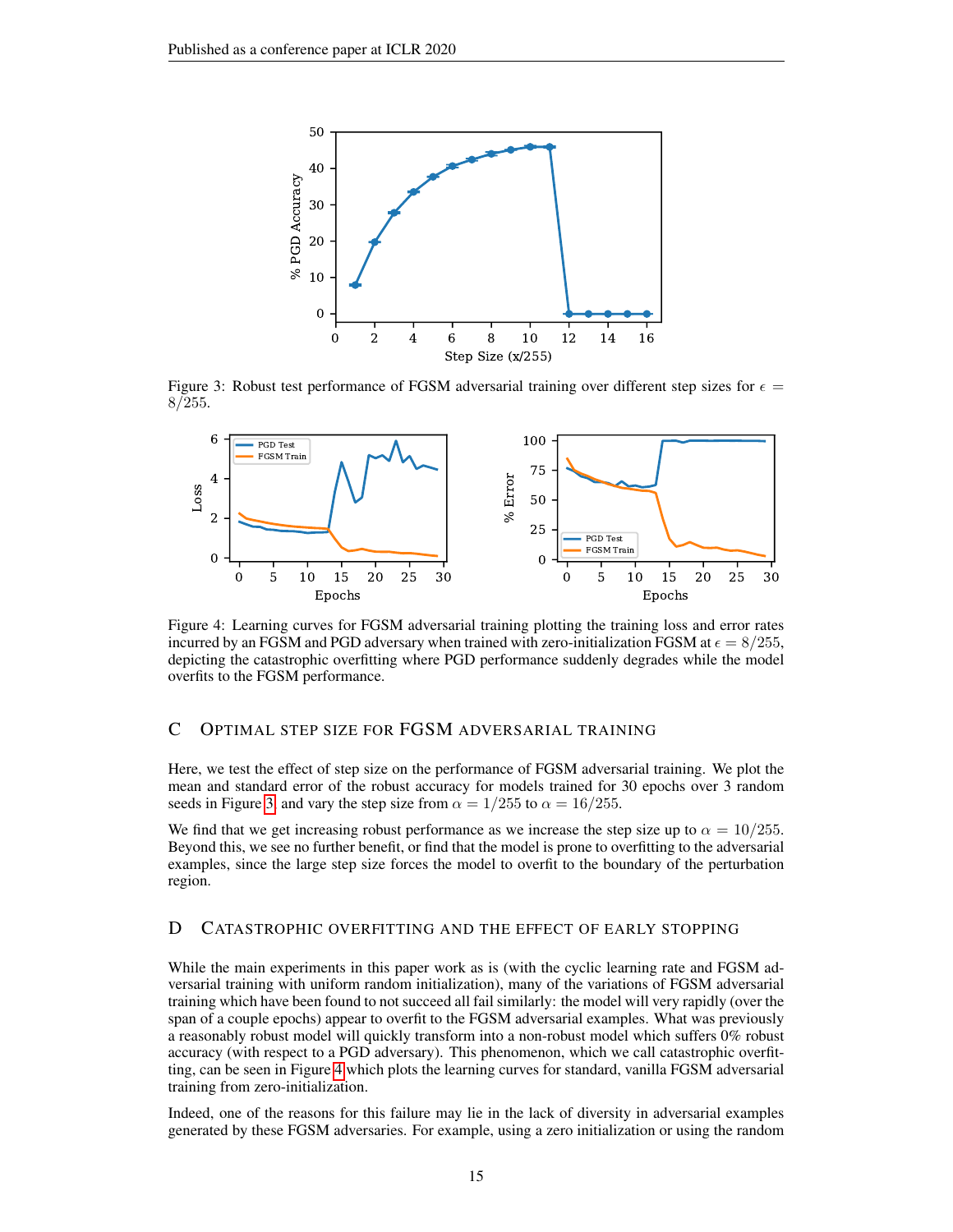<span id="page-15-0"></span>

<span id="page-15-1"></span>Figure 5: Histogram of the resulting perturbations from a PGD adversary for each feature for a successfully trained robust CIFAR10 model and a catastrophically overfitted CIFAR10 model.



Figure 6: Robust test performance of FGSM adversarial training over different step sizes for  $\epsilon$  = 8/255 with early stopping to avoid catastrophic overfitting.

initialization scheme from [Tramer et al.](#page-12-1) [\(2017\)](#page-12-1) will result in adversarial examples whose features have been perturbed by  $\{-\epsilon, 0, \epsilon\}$ , and so the network learns a decision boundary which is robust only at these perturbation values. This can be verified by running a PGD adversarial attack on models which have catastrophically overfitted, where the perturbations tend to be more in between the origin and the boundary of the threat model (relative to a non-overfitted model, which tends to have perturbations near the boundary), as seen in Figure [5.](#page-15-0)

These failure modes, including the other failure modes discussed in Section [5.4,](#page-9-0) can be easily detected by evaluating the PGD performance on a small subset of the training data, as the catastrophic failure will result in 0% robust accuracy for a PGD adversary on the training set. In practice, we find that this can be a simple as a single minibatch with a 5-step PGD adversary, which can be quickly checked at the end of the epoch. If robust accuracy with respect to this adversary suddenly drops, then we have catastrophic overfitting. Using a PGD adversary on a training minibatch to detect catastrophic overfitting, we can early stop to avoid catastrophic overfitting and achieve a reasonable amount of robust performance.

For a concrete example, recall from Section [C](#page-14-0) that step sizes larger than  $11/255$  result in 0% robust accuracy, due to this catastrophic overfitting phenomenon. By using early stopping to catch the model at its peak performance before overfitting, FGSM adversarial training with larger step sizes can actually achieve some degree of robust accuracy, as shown in Figure [6.](#page-15-1)